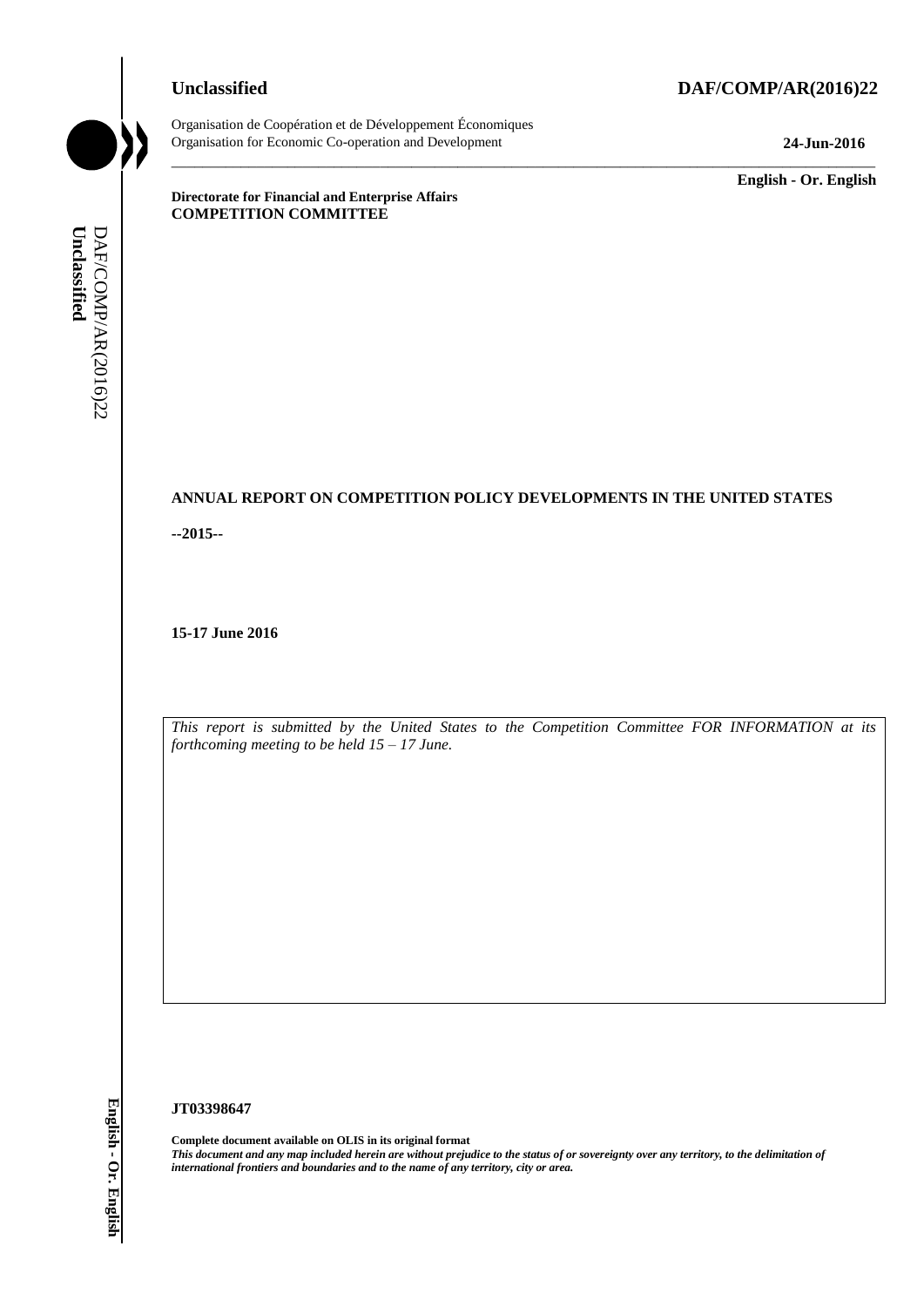# **TABLE OF CONTENTS**

| 1.1 |  |  |  |
|-----|--|--|--|
|     |  |  |  |
| 2.1 |  |  |  |
|     |  |  |  |
| 3.1 |  |  |  |
| 3.2 |  |  |  |
| 3.3 |  |  |  |
| 3.4 |  |  |  |
| 3.5 |  |  |  |
| 3.6 |  |  |  |
|     |  |  |  |
| 4.1 |  |  |  |
| 4.2 |  |  |  |
|     |  |  |  |
| 5.1 |  |  |  |
| 5.2 |  |  |  |
|     |  |  |  |
| 6.1 |  |  |  |
| 6.2 |  |  |  |
|     |  |  |  |
| 7.1 |  |  |  |
| 7.2 |  |  |  |
| 7.3 |  |  |  |
|     |  |  |  |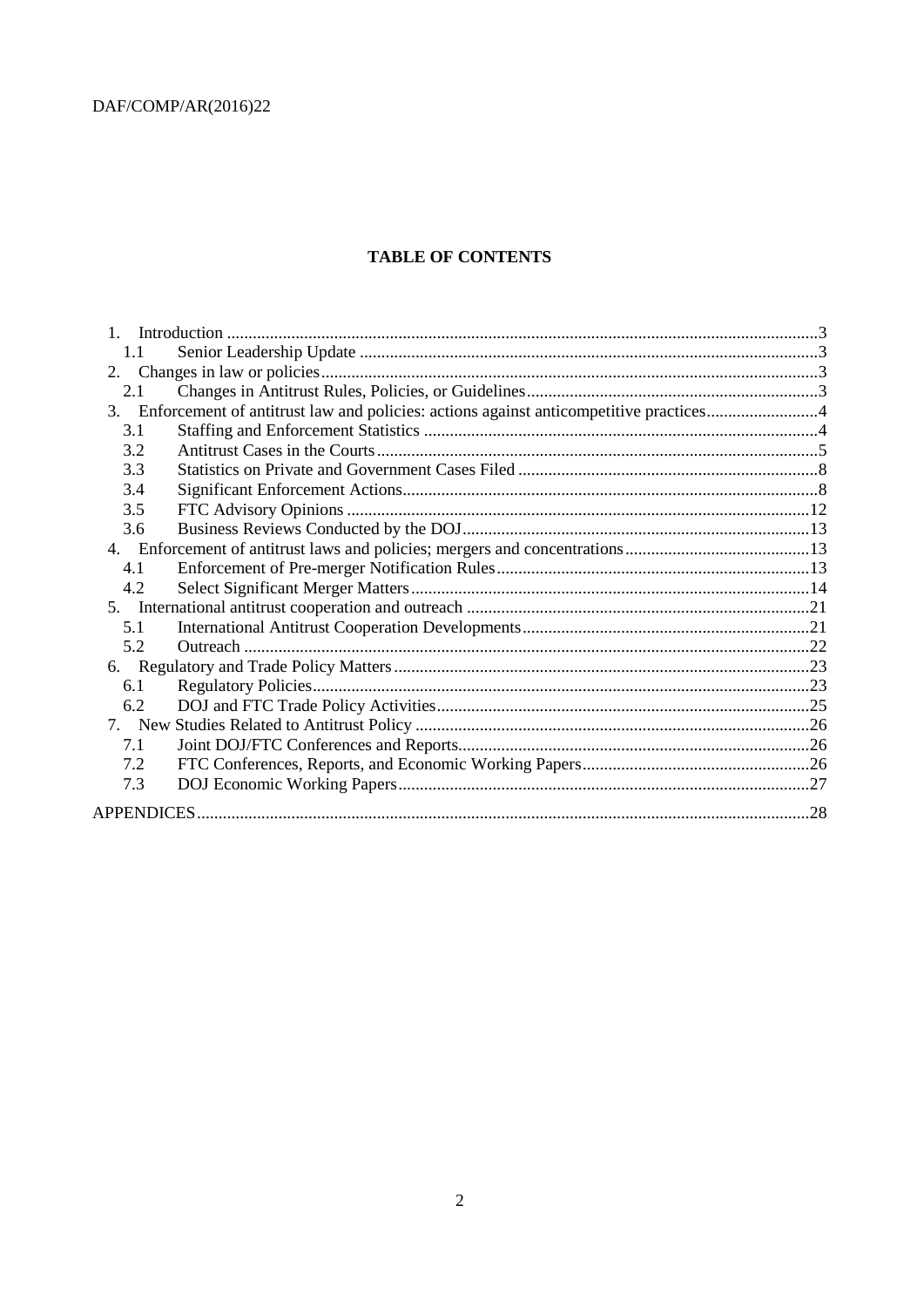# <span id="page-2-0"></span>**1. Introduction**

1. This report describes federal antitrust developments in the United States for the period of October 1, 2014 through September 30, 2015 ("FY 2015").<sup>1</sup> It summarizes the competition enforcement and policy activities of both the Antitrust Division ("Division") of the U.S. Department of Justice ("Department" or "DOJ") and the Federal Trade Commission ("Commission" or "FTC"). The two agencies are collectively referred to throughout this report as the "Antitrust Agencies" or "Agencies." For additional information on the Agencies' activities in FY 2015, see the FTC's Annual Highlights 2015, *available at* [https://www.ftc.gov/reports/annual-highlights-2015,](https://www.ftc.gov/reports/annual-highlights-2015) and the DOJ's Spring 2016 Division Update, *available at* [https://www.justice.gov/atr/division-operations/division-update-2016.](https://www.justice.gov/atr/division-operations/division-update-2016)

# <span id="page-2-1"></span>*1.1 Senior Leadership Update*

2. On August 24, 2015, Joshua D. Wright, who served as a Commissioner of the FTC since January 2013, resigned. On November 24, 2015, FTC Chairwoman Edith Ramirez appointed Ginger Jin as the Director of the Bureau of Economics.

3. Principal Deputy Assistant Attorney General Renata B. Hesse assumed leadership of the Antitrust Division on April 15, 2016, succeeding Bill Baer, who was named the Acting Associate Attorney General of the DOJ. On August 23, 2015, Sonia K. Pfaffenroth became Deputy Assistant Attorney General (DAAG) for General Operations. Juan Arteaga became Deputy Assistant Attorney General (DAAG) for Civil Enforcement on May 29, 2016. Eric Mahr became the Director of Litigation on September 8, 2015.

# <span id="page-2-2"></span>**2. Changes in law or policies**

# <span id="page-2-3"></span>*2.1 Changes in Antitrust Rules, Policies, or Guidelines*

4. On August 13, 2015, the FTC issued a Statement of Enforcement Principles Regarding "Unfair Methods of Competition" Under Section 5 of the FTC Act. The statement explains that, consistent with FTC precedent, the Commission will adhere to the following principles when deciding whether to use its standalone authority under Section 5 of the FTC Act to challenge unfair methods of competition: the Commission will be guided by the public policy underlying the antitrust laws, namely, the promotion of consumer welfare; the act or practice will be evaluated under a framework similar to the rule of reason, that is, an act or practice challenged by the Commission must cause, or be likely to cause, harm to competition or the competitive process, taking into account any associated cognizable efficiencies and business justifications; and the Commission is less likely to challenge an act or practice as an unfair method of competition on a standalone basis if enforcement of the Sherman or Clayton Act is sufficient to address the competitive harm arising from the act or practice. *See* [https://www.ftc.gov/news-events/press](https://www.ftc.gov/news-events/press-releases/2015/08/ftc-issues-statement-principles-regarding-enforcement-ftc-act)[releases/2015/08/ftc-issues-statement-principles-regarding-enforcement-ftc-act.](https://www.ftc.gov/news-events/press-releases/2015/08/ftc-issues-statement-principles-regarding-enforcement-ftc-act)

5. On May 5, 2015, the FTC adopted revisions to its Rules of Practice to enable parties in adjudicative proceedings before the Commission to file confidential documents electronically. The revisions were published in the Federal Register on May 6, 2015 and took effect on May 12, 2015. *See* [https://www.ftc.gov/news-events/press-releases/2015/05/ftcs-electronic-filing-system-will-accept](https://www.ftc.gov/news-events/press-releases/2015/05/ftcs-electronic-filing-system-will-accept-confidential-documents)[confidential-documents.](https://www.ftc.gov/news-events/press-releases/2015/05/ftcs-electronic-filing-system-will-accept-confidential-documents)

6. On March 13, 2015, the FTC adopted revisions to the agency's Rules of Practice. Changes to Part 3 return to the approach of an earlier rule that automatically suspends administrative litigation, upon

l  $<sup>1</sup>$  In some sections of the Report, e.g., the following section on Senior Leadership Update, more recent information is</sup> provided.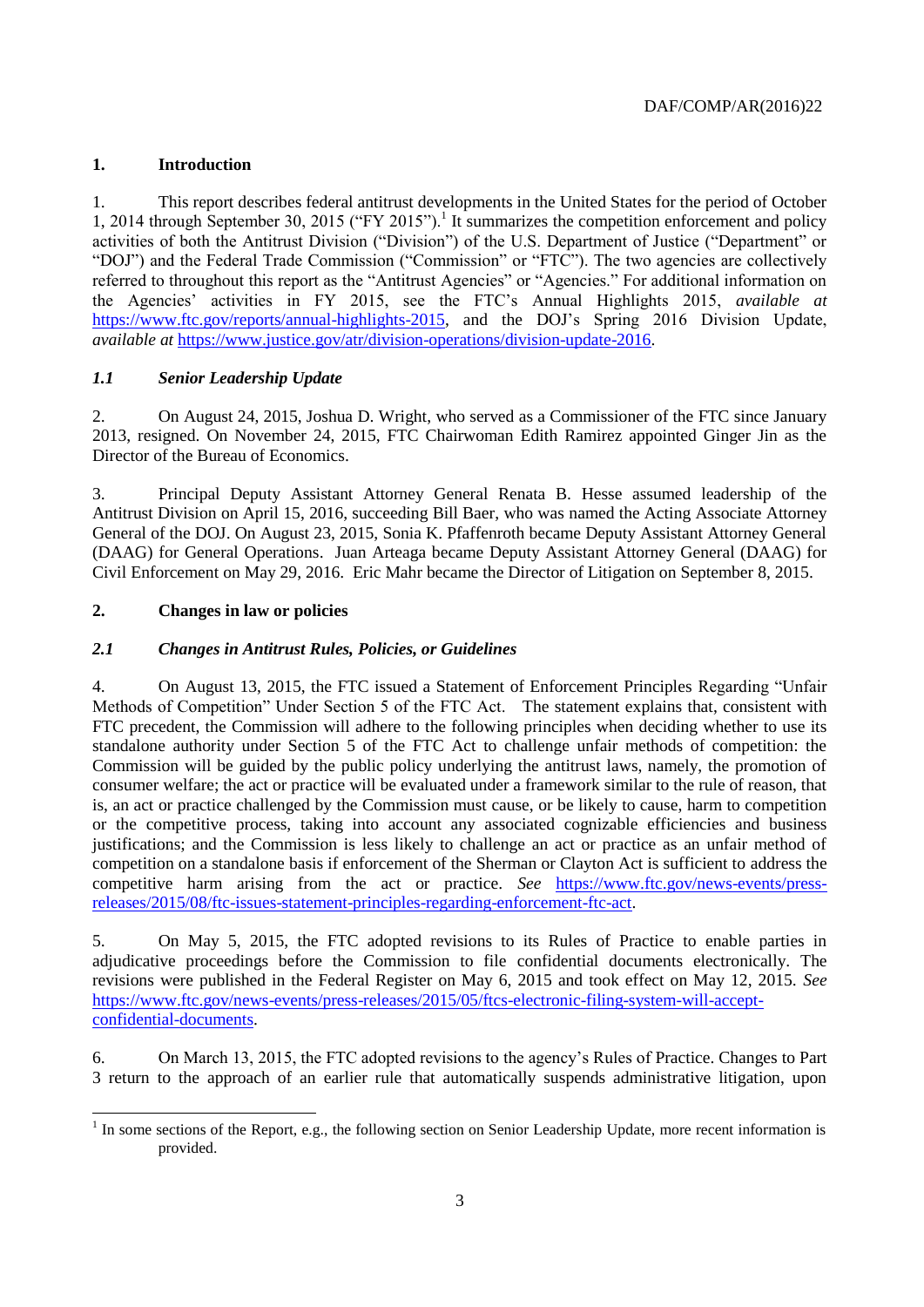respondents' request, after the FTC's request for a preliminary injunction has been denied. With this revision, the Commission reiterates its commitment – set out in a 1995 Policy Statement – to consider the specific circumstances of each case when deciding whether it would be in the public interest to continue pursuing administrative litigation. Changes to Part 2 – which governs the FTC's investigatory procedures – add the director and deputy director of the Office of Policy Planning to the list of FTC officials who have the authority to modify the terms of compliance with compulsory process because of that Office's frequent role in conducting studies that involve the use of process. The Commission is also extending by 10 days its deadline for disposing of petitions to limit or quash compulsory process. Changes to Part 4 – which addresses, among other things, the public's accessibility to public records – reflect the FTC's updated procedures for responding to public record requests, now that many of its documents are available on the agency website. The changes also implement technical revisions to the rule governing Freedom of Information Act requests and to the FTC's Privacy Act rule. *See* [https://www.ftc.gov/news-events/press](https://www.ftc.gov/news-events/press-releases/2015/03/commission-approves-revisions-its-rules-practice)[releases/2015/03/commission-approves-revisions-its-rules-practice.](https://www.ftc.gov/news-events/press-releases/2015/03/commission-approves-revisions-its-rules-practice)

7. On January 15, 2015, the FTC, after consultation with the Division, revised the thresholds that determine whether companies are required to notify federal antitrust authorities of a transaction under Section 7A of the Clayton Act. The FTC also revised the thresholds that trigger prohibitions on certain interlocking directorates under Section 8 of the Clayton Act. The Hart-Scott-Rodino Antitrust Improvements Act, Section 7A of the Clayton Act, requires companies proposing a merger or acquisition to notify federal authorities if the size of the parties and the value of a transaction exceed certain thresholds, absent an applicable exemption. The FTC revises the thresholds set forth in the HSR Act annually, based on the change in gross national product. For 2015, the size-of-transaction threshold for reporting proposed mergers and acquisitions increased from \$75.9 million to \$76.3 million. Section 8 of the Clayton Act requires the FTC to revise the thresholds that trigger a prohibition on certain interlocking directorates. The thresholds are adjusted annually, based on the change in gross national product. The new 2015 thresholds are \$31,084,000 for Section 8(a)(l) and \$3,108,400 for Section 8(a)(2)(A). *See* [https://www.ftc.gov/news-events/press-releases/2015/01/ftc-announces-new-thresholds-clayton-act](https://www.ftc.gov/news-events/press-releases/2015/01/ftc-announces-new-thresholds-clayton-act-antitrust-reviews-2015)[antitrust-reviews-2015.](https://www.ftc.gov/news-events/press-releases/2015/01/ftc-announces-new-thresholds-clayton-act-antitrust-reviews-2015)

#### <span id="page-3-0"></span>**3. Enforcement of antitrust law and policies: actions against anticompetitive practices**

# <span id="page-3-1"></span>*3.1 Staffing and Enforcement Statistics*

# *3.1.1 FTC*

8. During FY 2015, the FTC employed approximately 502 staff and spent approximately \$119.6 million in furtherance of its Maintaining Competition mission.

9. During FY 2015, 1,754 proposed mergers and acquisitions were reported for review under the HSR Act, a 8.4 percent increase over FY 2014. The Commission staff issued requests for additional information ("second requests") in 20 transactions. The Commission challenged 22 mergers, 17 of which were settled with consent orders, two in which the transaction was abandoned or restructured as a result of antitrust concerns raised during the investigation, and three in which the Commission initiated administrative litigation. In the cases in which the Commission issued an administrative complaint, the Commission also voted to seek a preliminary injunction in federal district court to permanently enjoin the acquisition pending resolution of the Commission's administrative litigation.

10. During FY 2015, the FTC staff opened 25 non-merger initial phase investigations. The Commission brought five non-merger enforcement actions, four of which were resolved by a consent order, and one permanent injunction action in federal court.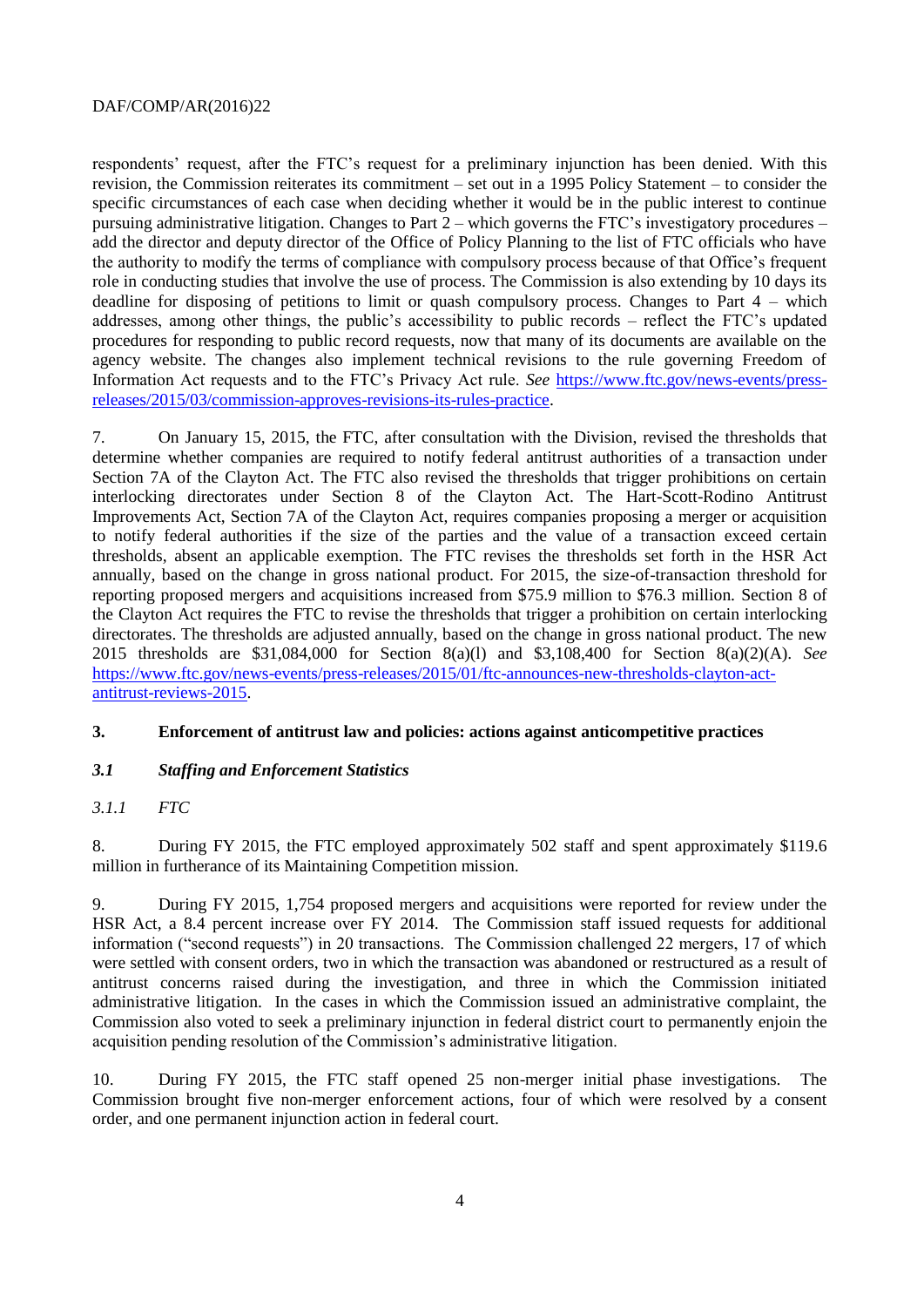11. During FY 2015, the Commission filed amicus curiae briefs in four cases; all four before federal appeals courts. The Commission also submitted 19 advocacy filings. *See* [http://www.ftc.gov/policy/advocacy.](http://www.ftc.gov/policy/advocacy)

## *3.1.2 DOJ*

12. At the end of FY 2015, the Division had 697 employees: 329 attorneys, 50 economists, 163 paralegals, and 155 other professional staff. For FY 2015, the Division received an appropriation of \$162.2 million.

13. In FY 2015, the Division opened 21 grand jury investigations and 16 preliminary inquiries (a total of 37 criminal investigations). The Division filed 60 criminal cases, charging 20 corporations and 66 individuals. The Division obtained more than \$3.6 billion in criminal fines and penalties against 19 corporations and 16 individuals. The courts sentenced 12 individuals with an average sentence of just over one year (13 months).

14. During FY 2015, the Division investigated 67 mergers and challenged 10 of them in court; 10 transactions were restructured or abandoned prior to the filing of a complaint as a result of an announcement by the Division that it would otherwise challenge the transaction. In addition, the Division screened a total of 595 bank mergers. The Division opened 82 civil investigations (merger and nonmerger), and issued 515 civil investigative demands (a form of compulsory process). The Division filed four non-merger civil complaints.

#### <span id="page-4-0"></span>*3.2 Antitrust Cases in the Courts*

#### *3.2.1 United States Supreme Court Decisions*

15. On February 25, 2015, the U.S. Supreme Court decided *North Carolina State Board of Dental Examiners v. Federal Trade Commission*, affirming the FTC's position that a state may not give private market participants unsupervised authority to suppress competition even if they act through a formally designated "state agency." The North Carolina dental board's members, primarily dentists, were drawn from the very occupation they regulate, and they barred non-dentists from offering competing teeth whitening services to consumers. The Court's decision makes clear that state agencies constituted in this manner are subject to the federal antitrust laws unless the state actively supervises their decisions.

16. The Court's decision affirms a 2013 ruling by the U.S. Court of Appeals for the Fourth Circuit upholding a 2011 Decision and Order by the FTC that the North Carolina State Board of Dental Examiners illegally thwarted lower-priced competition by engaging in anticompetitive conduct to prevent non-dentists from providing teeth whitening services to consumers in the state. The FTC rejected the Dental Board's claim that the Board's conduct is protected from federal antitrust scrutiny by the state action doctrine. *See* [https://www.ftc.gov/news-events/press-releases/2015/02/statement-ftc-chairwoman-edith-ramirez-us](https://www.ftc.gov/news-events/press-releases/2015/02/statement-ftc-chairwoman-edith-ramirez-us-supreme-court-ruling)[supreme-court-ruling.](https://www.ftc.gov/news-events/press-releases/2015/02/statement-ftc-chairwoman-edith-ramirez-us-supreme-court-ruling)

17. In May 2015, the U.S. Supreme Court denied ProMedica Health System's petition for Certiorari. This followed the U.S. Court of Appeals for the Sixth Circuit decision to uphold a 2012 Commission decision finding that ProMedica Health System, Inc.'s acquisition of its rival, St. Luke's Hospital, violated the antitrust laws because it was likely to result in higher health care costs in the area surrounding Toledo, Ohio. The Commission's order requires ProMedica to divest St. Luke's Hospital to an FTC-approved buyer.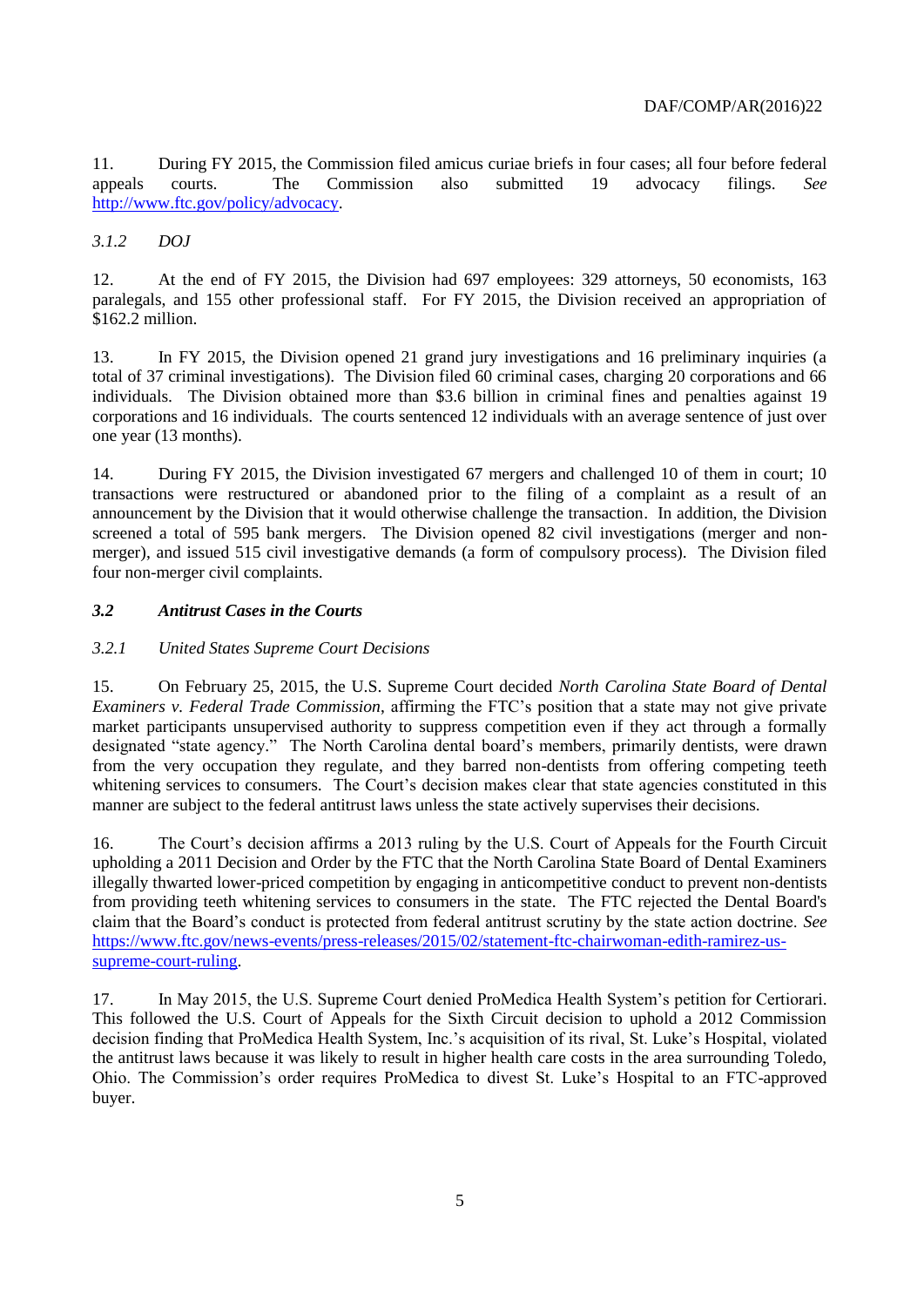#### *3.2.2 U.S. Court of Appeals Decisions*

18. On January 12, 2015, on panel rehearing, the U.S. Court of Appeals for the Seventh Circuit decided *Motorola Mobility LLC v. AU Optronics Corp*., 775 F.3d 816, cert. denied, 135 S. Ct. 2837 (2015), which affirmed a partial grant of summary judgment in favor of foreign manufacturers accused of fixing the price of cellphone components they made and sold to Motorola's foreign subsidiaries. In its initial panel opinion, the court held that those foreign sales could not have a direct effect on U.S. commerce as required by the Foreign Trade Antitrust Improvement Act of 1982, 15 U.S.C. § 6a (FTAIA). The United States, represented by the Department, and the FTC participated as amici curiae, arguing that the initial panel opinion threatened the government's ability to enforce the antitrust laws for the protection of U.S. consumers. The United States and FTC asked the panel to narrow its opinion as it was "broader than necessary to preserve the balance Congress struck in" the FTAIA. In its opinion on rehearing, the court recognized that the foreign manufacturers' component price fixing could have a direct effect on U.S. commerce. In that event, the FTAIA would not block the government from seeking criminal or injunctive remedies. The court held that the FTAIA nevertheless still barred Motorola's damages claims here because they arose from its foreign subsidiaries' foreign purchases of price-fixed components.

19. On October 14, 2015, the U.S. Court of Appeals for the First Circuit decided *United States v. Peake*, 804 F.3d 81, which affirmed the conviction of a corporate executive for fixing rates and surcharges for freight services between various continental states and Puerto Rico. In affirming Mr. Peake's 60-month sentence, a record term of imprisonment for a Sherman Act conviction, the court agreed that his sentence must be calculated based upon all of the shipping company's revenue during the conspiracy period because Mr. Peake failed to rebut the presumption that all sales were "affected" by the conspiracy. The court also rejected Mr. Peake's argument that the court lacked jurisdiction over the case because Puerto Rico is not a state, and Section 1 of the Sherman Act requires commerce among the states. The court held that the conspirators fixed rates for freight originating in one state and transported to a second state's seaport before being shipped to Puerto Rico, which satisfied Section 1's interstate commerce element. The court also held, in the alternative, that the interstate commerce element was met because Puerto Rico is treated like a state for the purposes of the Sherman Act.

20. On June 30, 2015, the U.S. Court of Appeals for the Second Circuit decided *United States v. Apple, Inc.*, 791 F.3d 290, which upheld a judgment and injunction against Apple for conspiring with book publishers to fix ebook prices in violation of Section 1 of the Sherman Act. The court rejected Apple's argument that the rule of reason should apply because Apple had a vertical relationship to the publishers. The court explained that the relevant agreement in restraint of trade was not Apple's vertical contracts with the publishers, but rather the horizontal agreement that Apple organized among the publishers to raise ebook prices. Such a horizontal price-fixing conspiracy is the "archetypal example" of a per se unlawful restraint on trade, and each of the conspiracy's members is liable for the per se violation even if one has a vertical relationship to the others. The court also rejected a challenge to the injunction's breadth, explaining that the government must seek injunctive relief that not only closes the road already "worn," but also protects the public from future harm. The U.S. Supreme Court denied certiorari. 84 U.S.L.W. 3258 (2016). In a related appeal decided on May 28, 2015, United States v. Apple, Inc., 787 F.3d 131, a different panel of the U.S. Court of Appeals for the Second Circuit rejected Apple's challenges to the scope of the monitorship required by the final injunction and to the court-appointed monitor's conduct.

21. On June 9, 2015, the U.S. Court of Appeals for the District of Columbia Circuit issued a decision upholding a November 2013 FTC rulemaking that deems the transfers of pharmaceutical patent rights to be reportable assets under the Hart-Scott-Rodino Act, even if the sellers retain some manufacturing rights. The FTC's November 2013 rulemaking modified the HSR Act, clarifying how the Act applies to patent transfer arrangements that are commonly used in the pharmaceutical industry. It was later challenged by the Pharmaceutical Research and Manufacturers of America. The Court's decision upheld a 2014 order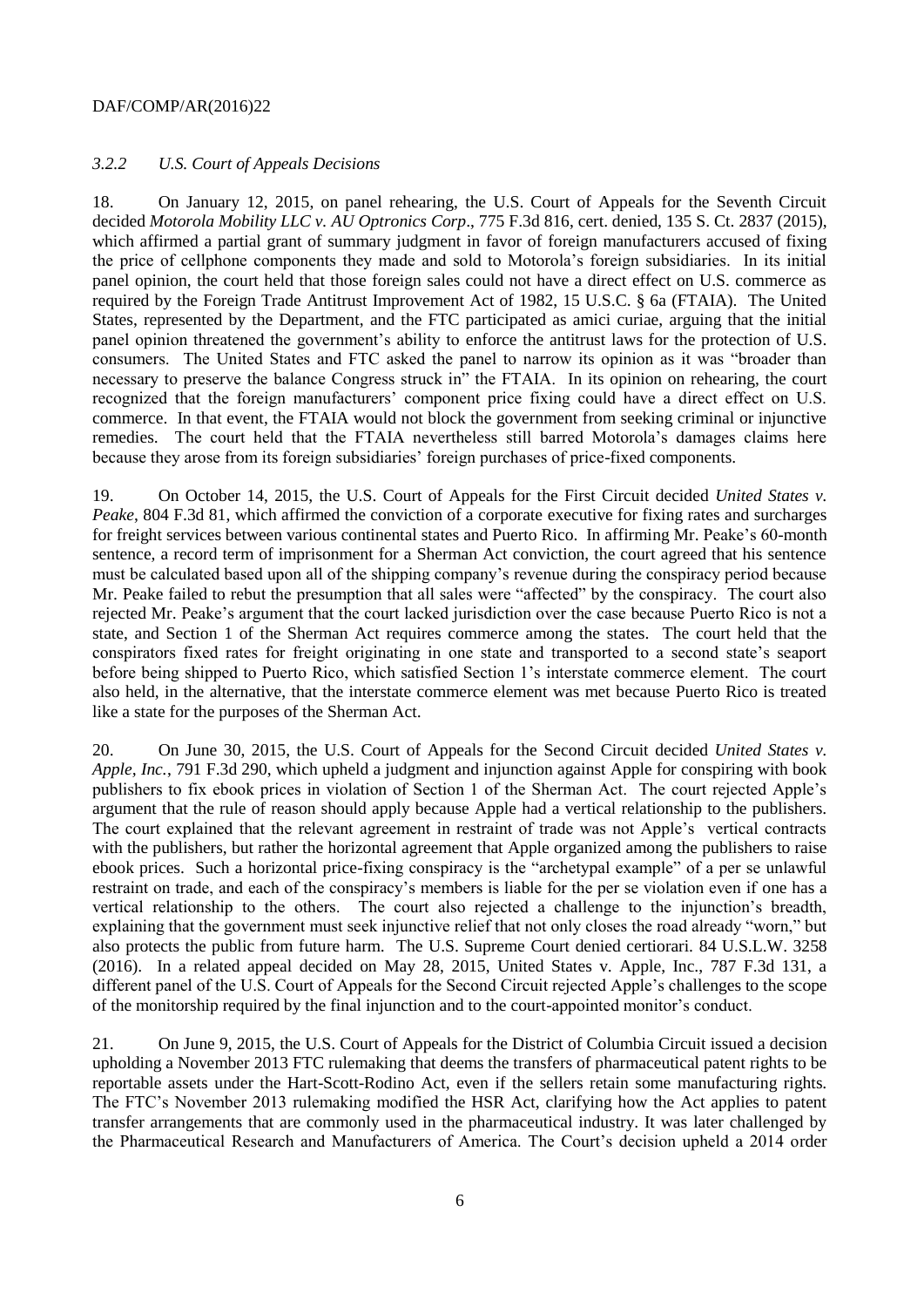issued by the U.S. District Court for the District of Columbia that denied summary judgment for Pharmaceutical Research and Manufacturers of America, and granted summary judgment to the FTC. *See* [https://www.ftc.gov/news-events/press-releases/2015/06/federal-appeals-court-rules-favor-ftc](https://www.ftc.gov/news-events/press-releases/2015/06/federal-appeals-court-rules-favor-ftc-pharmaceutical-industry)[pharmaceutical-industry.](https://www.ftc.gov/news-events/press-releases/2015/06/federal-appeals-court-rules-favor-ftc-pharmaceutical-industry)

22. On April 15, 2015, the U.S. Court of Appeals for the Eleventh Circuit upheld a FTC Decision and Order finding that McWane, Inc., the largest U.S. supplier of ductile iron pipe fittings used in municipal and regional water distribution systems, unlawfully maintained its monopoly in the domestic fittings market through exclusionary conduct. The Commission had ruled that McWane imposed an illegal exclusive dealing policy on its distributors, which effectively prevented them from buying domestic pipe fittings from new competitor Star Pipe Products Ltd. if the distributors wished to also continue buying the fittings from McWane. McWane's conduct prevented Star from achieving the sales necessary to compete effectively and threaten McWane's monopoly in the domestic fittings market. The Commission upheld an Initial Decision by Chief Administrative Law Judge D. Michael Chappell. *See* [https://www.ftc.gov/news](https://www.ftc.gov/news-events/press-releases/2015/04/federal-appeals-court-upholds-ftc-order-found-mcwane-inc)[events/press-releases/2015/04/federal-appeals-court-upholds-ftc-order-found-mcwane-inc.](https://www.ftc.gov/news-events/press-releases/2015/04/federal-appeals-court-upholds-ftc-order-found-mcwane-inc)

23. On February 10, 2015, the U.S. Court of Appeals for the Ninth Circuit affirmed the District Court's judgment that found the 2012 merger of St. Luke's Healthcare System and the Saltzer Medical Group in violation of Section 7 of the Clayton Act. The FTC, together with the Idaho Attorney General, filed a complaint in federal district court seeking to block St. Luke's Health System, Ltd.'s acquisition of Idaho's largest independent, multi-specialty physician practice group, Saltzer Medical Group P.A. According to the joint complaint, the combination of St. Luke's and Saltzer would give it the market power to demand higher rates for health care services provided by primary care physicians (PCPs) in Nampa, Idaho and surrounding areas, ultimately leading to higher costs for health care consumers. The federal district court held that the acquisition violated Section 7 of the Clayton Act and the Idaho Competition Act, and ordered St. Luke's to fully divest itself of Saltzer's physicians and assets. *See* [https://www.ftc.gov/news-events/press-releases/2015/02/statement-ftc-chairwoman-edith-ramirez](https://www.ftc.gov/news-events/press-releases/2015/02/statement-ftc-chairwoman-edith-ramirez-appellate-ruling-st-lukes)[appellate-ruling-st-lukes.](https://www.ftc.gov/news-events/press-releases/2015/02/statement-ftc-chairwoman-edith-ramirez-appellate-ruling-st-lukes)

# *3.2.3 U.S. District Court Decisions*

24. On August 25, 2015, the U.S. District Court for the Northern District of California decided *IPtronics Inc. v. Avago Technologies U.S., Inc*., No. 14-cv-05647, which denied Avago's motion to dismiss IPtronics' claim for attempted monopolization based upon allegedly sham patent litigation before the United States International Trade Commission (ITC). Avago argued that the Noerr-Pennington doctrine barred IPtronics' claim because Avago's ITC action was not objectively baseless. Avago primarily supported its position with evidence that the ITC voted to institute an investigation in response to Avago's petition. The court ruled that the ITC's decision to investigate turns on a petition's compliance with ITC filing requirements and therefore "says nothing of the actual merits" of the underlying claims.

25. On June 23, 2015, the U.S. District Court for the District of Columbia granted a preliminary injunction in *FTC v. Sysco, USF Holding Corp., and US Foods, Inc*., 113 F. Supp. 3d 1, which prevented the parties from consummating the merger. On February 19, 2015, the FTC filed an administrative complaint charging that the proposed merger of Sysco and US Foods would violate the antitrust laws by significantly reducing competition nationwide and in 32 local markets for broadline foodservice distribution services. The FTC alleged that if the merger went forward as proposed, foodservice customers, including restaurants, hospitals, hotels, and schools, would likely face higher prices and lower levels of service than would be the case but for the merger. According to the FTC complaint, a combined Sysco/US Foods would account for 75 percent of the national market for broadline distribution services. In addition, the parties would hold high shares in a number of local markets. The Commission also charged that the proposed sale of 11 US Foods distribution centers to Performance Food Group ("PFG") would neither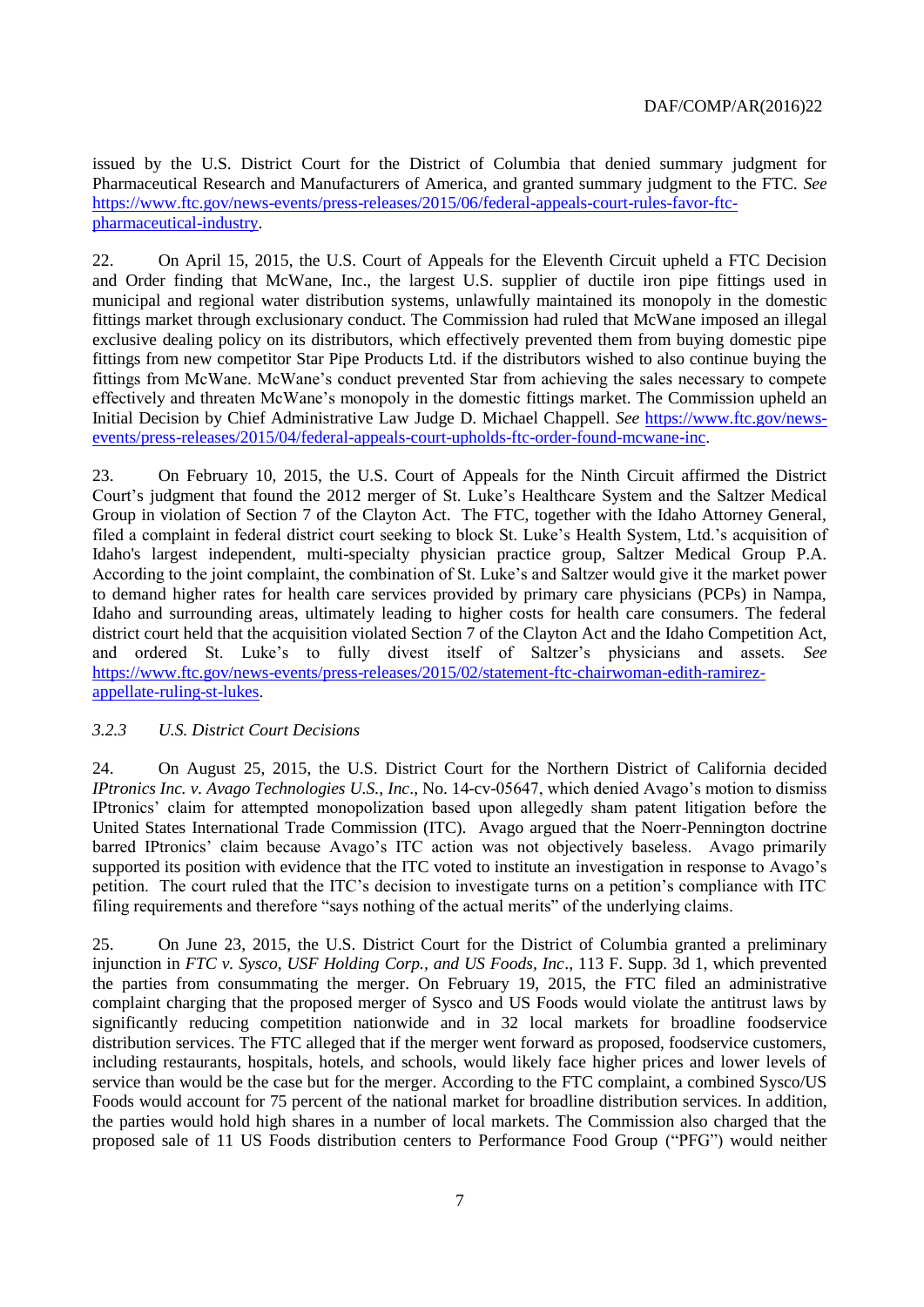enable PFG to replace US Foods as a competitor nor counteract the significant competitive harm caused by the merger. The following state attorneys general joined the FTC's complaint for the preliminary injunction filed in federal district court: California, Illinois, Iowa, Maryland, Minnesota, Nebraska, Ohio, Virginia, Pennsylvania, Tennessee, and the District of Columbia. Following the ruling, Sysco and US Foods abandoned their proposed merger and the Commission dismissed its administrative complaint. *See* [https://www.ftc.gov/news-events/press-releases/2015/07/following-syscos-abandonment-proposed-merger](https://www.ftc.gov/news-events/press-releases/2015/07/following-syscos-abandonment-proposed-merger-us-foods-ftc-closes)[us-foods-ftc-closes.](https://www.ftc.gov/news-events/press-releases/2015/07/following-syscos-abandonment-proposed-merger-us-foods-ftc-closes)

26. On May 29, 2015, the Commission issued an administrative complaint charging that Steris Corporation's proposed \$1.9 billion acquisition of Synergy Health plc would violate the antitrust laws by significantly reducing future competition in regional markets for sterilization of products using radiation, particularly gamma or x-ray radiation. The Commission also authorized agency staff to seek a temporary restraining order and preliminary injunction in federal court to maintain the status quo pending an administrative trial on the merits. According to the FTC, it was unlikely that new competitors in the market for contract radiation sterilization services would replicate the competition that would be eliminated by the merger. The Commission alleged that the challenged acquisition would eliminate likely future competition between Steris's gamma sterilization facilities and Synergy's planned x-ray sterilization facilities in the United States, thus depriving customers of an alternative sterilization service and additional competition. On September 25, 2015, the district court denied the FTC motion for a preliminary injunction; the Commission dismissed the administrative complaint on October 30, 2015. *See* [https://www.ftc.gov/news](https://www.ftc.gov/news-events/press-releases/2015/05/ftc-challenges-merger-companies-provide-sterilization-services)[events/press-releases/2015/05/ftc-challenges-merger-companies-provide-sterilization-services.](https://www.ftc.gov/news-events/press-releases/2015/05/ftc-challenges-merger-companies-provide-sterilization-services)

27. On January 28, 2015, the U.S. District Court for the Southern District of New York decided In *re Foreign Exchange Benchmark Rates Antitrust Litigation, 74 F. Supp. 3d 581,* which denied a motion to dismiss antitrust actions by U.S. plaintiffs, while dismissing two foreign complainants' antitrust actions seeking damages for a conspiracy to rig benchmark rates in the foreign exchange market. The court held that the FTAIA precluded the foreign complainants' actions, noting that their allegations of harm suffered exclusively outside the United States but that occurred in a "worldwide competitive market" failed to implicate import commerce or establish that any U.S. effects of the global conspiracy were the proximate cause of the foreign complainants' injuries.

#### <span id="page-7-0"></span>*3.3 Statistics on Private and Government Cases Filed*

28. According to the 2015 Annual Report of the Director of the Administrative Office of the U.S. Courts, 769 new civil antitrust actions, both government and private, were filed in the federal district courts in FY 2015. *See* Table C-2A of the report, *available at* [http://www.uscourts.gov/statistics/table/c-](http://www.uscourts.gov/statistics/table/c-2a/judicial-business/2015/09/30)[2a/judicial-business/2015/09/30.](http://www.uscourts.gov/statistics/table/c-2a/judicial-business/2015/09/30)

#### <span id="page-7-1"></span>*3.4 Significant Enforcement Actions*

#### *3.4.1 DOJ Criminal Enforcement*

29. In FY 2015, the Division charged 66 individuals, including 12 auto parts executives and 36 real estate investors, with criminal antitrust offenses. Twelve individuals were sentenced to serve time in jail for an average of 13 months. From 1990-1999, the average annual number of individuals sentenced to prison was 13; this number increased to 21 for the 2000-2009 period, and to 29 for 2010-2014. The average prison sentence for 1990-1999 was 8 months; for 2000-2009 it was 20 months, and for 2010-2015, it increased to 26 months. In FY 2015, the Division obtained more than \$3.6 billion in criminal fines and penalties.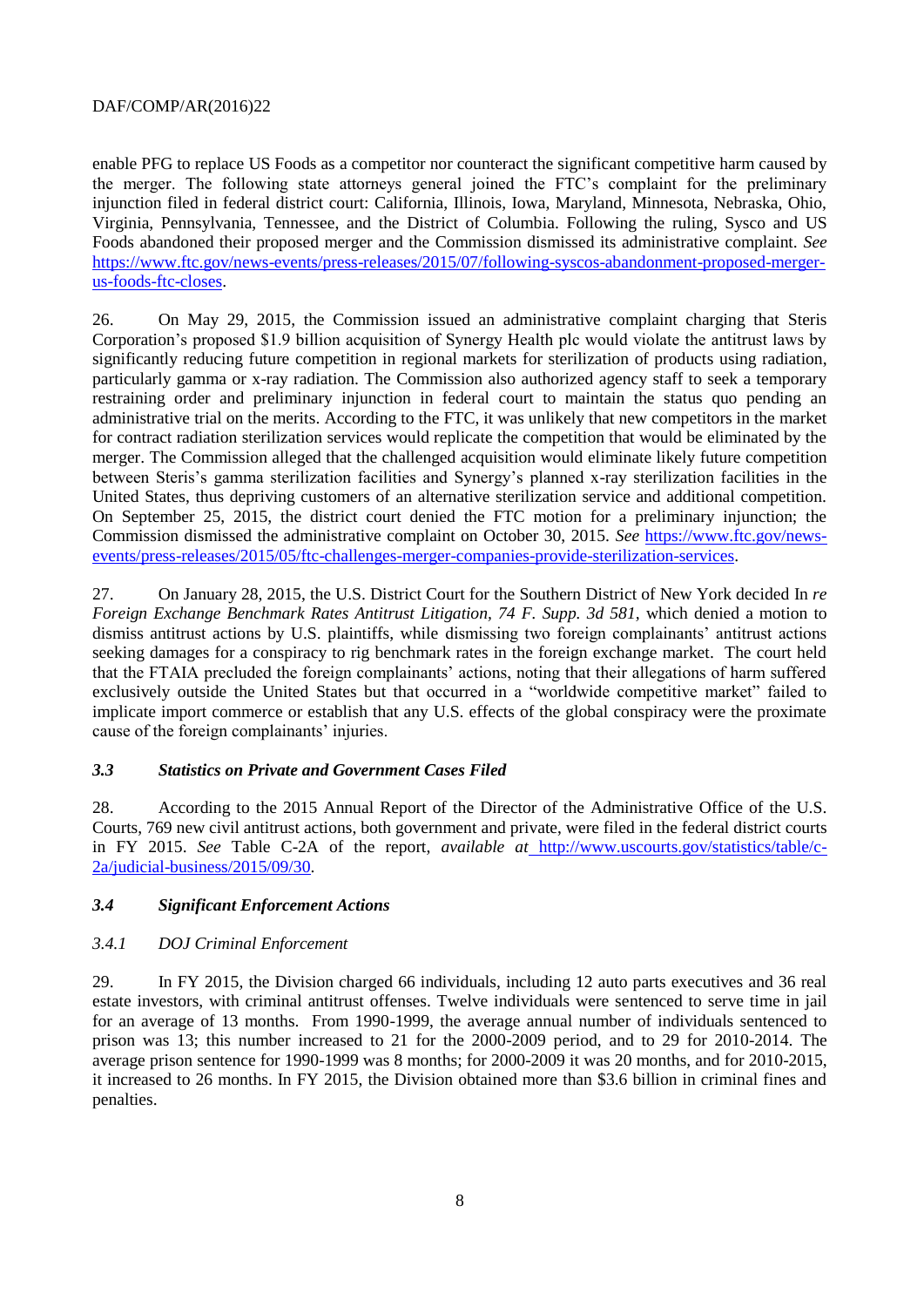30. In April 2015, the Division brought the first e-commerce prosecution in its history when a former e-commerce executive, David Topkins, agreed to plead guilty for conspiring to fix the prices of posters sold online through Amazon Marketplace. According to the charges, Topkins and his co-conspirators agreed to end price competition between them by adopting complex pricing algorithms to automatically coordinate changes to poster prices. These algorithms allowed each conspirator to track the other's prices and to fix prices in conformity with the parties' unlawful agreement. *See* [https://www.justice.gov/opa/pr/former-e-commerce-executive-charged-price-fixing-antitrust-divisions](https://www.justice.gov/opa/pr/former-e-commerce-executive-charged-price-fixing-antitrust-divisions-first-online-marketplace)[first-online-marketplace.](https://www.justice.gov/opa/pr/former-e-commerce-executive-charged-price-fixing-antitrust-divisions-first-online-marketplace)

31. In December 2015, a one-count indictment against two other conspirators in the e-commerce price-fixing scheme, Mr. Daniel Aston, and his company, Trod Ltd. (doing business as Buy 4 Less, Buy For Less, and Buy-For-Less-Online) was unsealed in Federal district court in California. The indictment's unsealing followed searches by U.K. law enforcement and the FBI of Trod's headquarters and Aston's residence in the U.K. *See* [https://www.justice.gov/opa/pr/e-commerce-exec-and-online-retailer-charged](https://www.justice.gov/opa/pr/e-commerce-exec-and-online-retailer-charged-price-fixing-wall-posters)[price-fixing-wall-posters.](https://www.justice.gov/opa/pr/e-commerce-exec-and-online-retailer-charged-price-fixing-wall-posters)

32. On March 16, 2016, Mr. John Bennett, the former CEO of Bennett Environmental Inc., was convicted of committing major fraud against the United States and conspiring to pay kickbacks in connection with an EPA Superfund site in New Jersey. As a result of the payment of these kickbacks, Bennett Environmental was fraudulently awarded tens of millions of dollars in soil treatment and disposal contracts at Federal Creosote. Mr. Bennett, of Vancouver, British Columbia, was charged with these crimes in August 2009, extradited from Canada to the United States in November 2014 to face trial. Bennett was convicted after a three week trial in Newark, New Jersey. Sentencing is scheduled for June 27, 2016. *See* [https://www.justice.gov/opa/pr/former-ceo-canadian-hazardous-waste-treatment-company](https://www.justice.gov/opa/pr/former-ceo-canadian-hazardous-waste-treatment-company-convicted-conspiracy-pay-kickbacks-and)[convicted-conspiracy-pay-kickbacks-and.](https://www.justice.gov/opa/pr/former-ceo-canadian-hazardous-waste-treatment-company-convicted-conspiracy-pay-kickbacks-and)

33. In FY 2015, an additional 8 companies and 12 individuals were charged with participating in conspiracies to fix prices and rig bids in the ongoing investigation of automobile parts. These cases involved nearly 20 different auto parts ranging from brake hoses to spark plugs to seatbelts. The Division continues to cooperate on this investigation with its counterparts in Japan, South Korea, the European Union, Canada, and other jurisdictions. As of April, 2016, the auto parts investigation has resulted in charges against 40 companies and 59 individuals. In total, 31 executives have pleaded guilty and been sentenced to an average of nearly 15 months in jail. Additionally, 39 corporations have pleaded guilty or agreed to plead guilty and have agreed to pay more than \$2.7 billion in criminal fines. *See* [https://www.justice.gov/opa/pr/corning-international-kabushiki-kaisha-pay-665-million-fixing-prices](https://www.justice.gov/opa/pr/corning-international-kabushiki-kaisha-pay-665-million-fixing-prices-automotive-parts)[automotive-parts](https://www.justice.gov/opa/pr/corning-international-kabushiki-kaisha-pay-665-million-fixing-prices-automotive-parts)

34. In FY 2015 the Division continued to prosecute collusion and fraud in the financial services industry. Over the last several years, the Division, the Department's Criminal Divisions and the FBI have been investigating possible collusion activity intended to manipulate the price of U.S. dollars and euros exchanges in the foreign currency exchange ("FX") spot market. On May 20, 2015, four banks, Citicorp, JPMorgan Chase & Co., Barclays PLC, and The Royal Bank of Scotland plc agreed to plead guilty to conspiring to the price of U.S. dollars and euros exchanged in the FX spot market and the banks agreed to pay criminal fines totaling more than \$2.5 billion. A fifth bank—UBS AG—was found to have breached its non-prosecution agreement related to LIBOR misconduct, agreed to plead guilty to manipulating LIBOR charges brought by the Criminal Division, and agreed to pay more than \$200 million in additional criminal fines. *See* [https://www.justice.gov/opa/pr/five-major-banks-agree-parent-level-guilty-pleas.](https://www.justice.gov/opa/pr/five-major-banks-agree-parent-level-guilty-pleas)

35. On April 23, 2015, DB Group Services (UK) Limited, a wholly owned subsidiary of Deutsche Bank AG, agreed to plead guilty to wire fraud for its role in manipulating LIBOR, a leading interest rate benchmark used in financial products and transactions around the world. That same day, the parent bank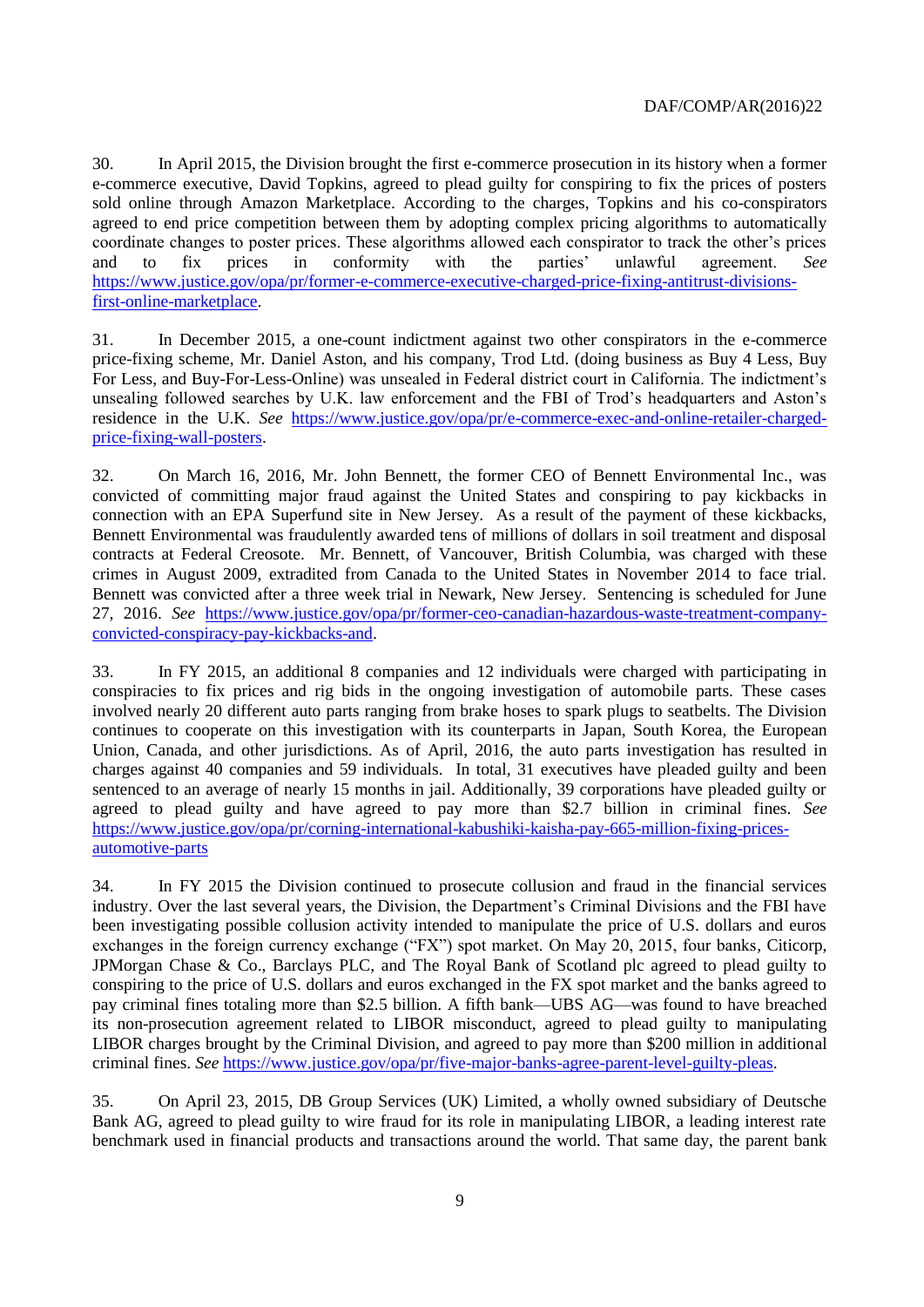entered into a deferred prosecution agreement and admitted its role in both manipulating U.S. dollar LIBOR and participating in a price-fixing conspiracy to rig yen LIBOR contributions with other banks. Together, Deutsche Bank and its UK subsidiary paid \$775 million in criminal penalties to the Justice Department. Deutsche Bank was the sixth major financial institution to admit its misconduct in the LIBOR investigation, and its resolution represents the investigation's largest penalty to date. See [https://www.justice.gov/opa/pr/deutsche-banks-london-subsidiary-agrees-plead-guilty-connection-long](https://www.justice.gov/opa/pr/deutsche-banks-london-subsidiary-agrees-plead-guilty-connection-long-running-manipulation)[running-manipulation.](https://www.justice.gov/opa/pr/deutsche-banks-london-subsidiary-agrees-plead-guilty-connection-long-running-manipulation)

36. Since early 2015, the Division charged 44 individuals who engaged in bid rigging and fraud at real estate foreclosure auctions in northern California and the southeastern United States. More than 100 individuals have been charged since the investigation began. *See* [https://www.justice.gov/atr/division](https://www.justice.gov/atr/division-operations/division-update-2016/real-estate-foreclosure-auctions)[operations/division-update-2016/real-estate-foreclosure-auctions.](https://www.justice.gov/atr/division-operations/division-update-2016/real-estate-foreclosure-auctions)

37. In FY 2015, the Division continued its ongoing investigation into a single, world-wide conspiracy involving price fixing, bid rigging, and market allocation in international ocean shipping services for roll-on, roll-off cargo to and from the United States and elsewhere. Roll-on, roll-off cargo is non-containerized cargo that can be both rolled onto and off of an ocean-going vessel; examples include new and used cars and trucks and construction and agricultural equipment. Three companies (Kawasaki Kisen Kaisha Ltd., Nippon Yusen Kabushiki Kaisha, and Compañia Sud Americana de Vapores S.A.) have pled guilty, and have been sentenced to pay total fines of over \$136 million, and four corporate executives have pled guilty and been sentenced to an average of over 16 months in jail. *See* [https://www.justice.gov/opa/pr/three-ocean-shipping-executives-indicted-fixing-prices-and-rigging-bids;](https://www.justice.gov/opa/pr/three-ocean-shipping-executives-indicted-fixing-prices-and-rigging-bids) [http://www.justice.gov/atr/public/press\\_releases/2015/312415.htm;](http://www.justice.gov/atr/public/press_releases/2015/312415.htm) [http://www.justice.gov/atr/public/press\\_releases/2014/310793.htm;](http://www.justice.gov/atr/public/press_releases/2014/310793.htm) [http://www.justice.gov/atr/public/press\\_releases/2014/308903.htm;](http://www.justice.gov/atr/public/press_releases/2014/308903.htm) [http://www.justice.gov/atr/public/press\\_releases/2014/308903.htm;](http://www.justice.gov/atr/public/press_releases/2014/308903.htm) [http://www.justice.gov/atr/public/press\\_releases/2014/304053.htm.](http://www.justice.gov/atr/public/press_releases/2014/304053.htm)

#### *3.4.2 DOJ Civil Non-Merger Enforcement*

38. Michigan Hospital Systems: On June 25, 2015, the Department sued four Michigan hospital systems that for years unlawfully agreed to allocate territories for marketing, depriving consumers and physicians of important information about competing providers and other benefits of unfettered competition. Three of the systems – Hillsdale Community Health Center, Community Health Center of Branch County, Michigan, and ProMedica Health System Inc. – entered into a settlement with the Department the time the complaint was filed. The Department continues to litigate against a fourth, W.A. Foote Memorial Hospital, doing business as Allegiance Health, to prohibit agreements that unlawfully allocate territories for marketing of competing healthcare services.

39. As alleged in the complaint, hospitals compete to attract patients by advertising, direct mailings to patients, outreach to physicians and employers, conducting health fairs and offering free health screenings. Hillsdale, Allegiance, Branch and ProMedica's Bixby and Herrick Hospitals – the only hospitals in their respective counties – each competed through marketing to attract patients. The complaint alleges that Hillsdale curtailed this competition for years by entering into agreements with Allegiance, Branch and ProMedica to limit the marketing of competing healthcare services. According to the complaint, the defendants' agreements deprived patients and physicians of information needed to make informed healthcare decisions. Patients in Hillsdale County, Michigan, were also prevented from receiving free medical services – such as health screenings and physician seminars – that they would have received from Allegiance in the absence of its unlawful agreement with Hillsdale. *See* [https://www.justice.gov/opa/pr/justice-department-sues-four-michigan-hospital-systems-unlawfully](https://www.justice.gov/opa/pr/justice-department-sues-four-michigan-hospital-systems-unlawfully-agreeing-limit-marketing)[agreeing-limit-marketing.](https://www.justice.gov/opa/pr/justice-department-sues-four-michigan-hospital-systems-unlawfully-agreeing-limit-marketing)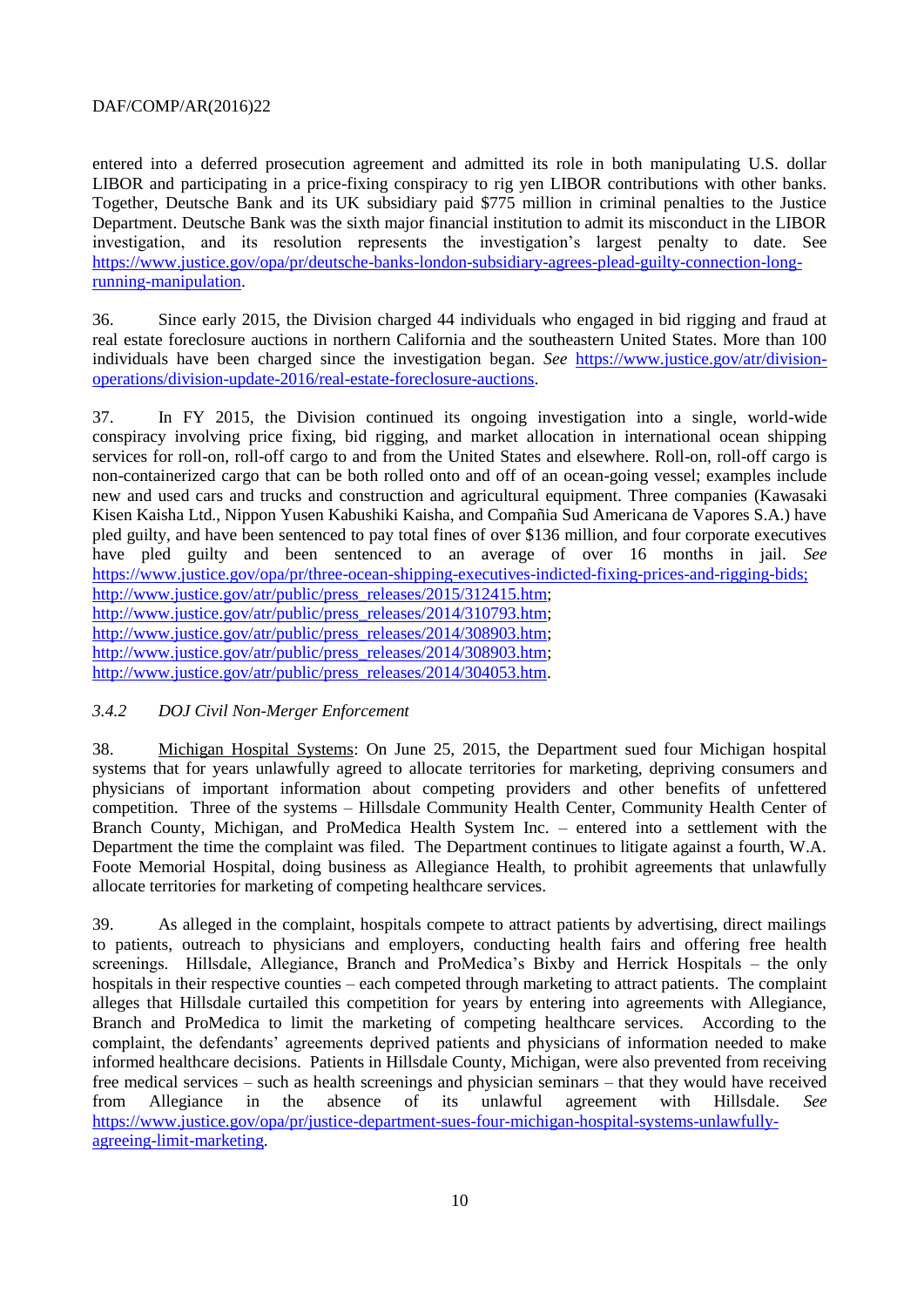## *3.4.3 FTC Non-Merger Enforcement Actions*

40. In the Matter of National Association of Animal Breeders. On September 24, 2015, the National Association of Animal Breeders ("NAAB") agreed to remove provisions in its Code of Ethics that, according to the FTC, limited competition among its members. The proposed consent order settling the FTC's allegations requires NAAB to end certain advertising restrictions, remove references to the restrictions from its website and official documents, publish and distribute an announcement regarding the consent agreement and the resulting changes to the Code of Ethics, and implement an antitrust compliance program. *See* [https://www.ftc.gov/news-events/press-releases/2015/09/settlement-ftc-national-association](https://www.ftc.gov/news-events/press-releases/2015/09/settlement-ftc-national-association-animal-breeders-agrees)[animal-breeders-agrees.](https://www.ftc.gov/news-events/press-releases/2015/09/settlement-ftc-national-association-animal-breeders-agrees)

41. In the Matter of Concordia Healthcare/Par Pharmaceutical. On August 18, 2015, pharmaceutical companies Concordia Pharmaceuticals Inc. and Par Pharmaceutical, Inc. settled FTC charges that they entered into an unlawful agreement not to compete in the sale of generic versions of Kapvay, a prescription drug used to treat Attention Deficit Hyperactivity Disorder. Until May 15, 2015, Concordia and Par were the only two firms permitted by the FDA to market generic Kapvay. Rather than competing against one another, Concordia agreed not to sell an authorized generic version of Kapvay in exchange for a share of Par's revenues. Under the terms of the settlement, Concordia is prohibited from enforcing the anticompetitive provisions of its agreement with Par, including the profit-sharing provisions, and Par is prohibited from enforcing provisions that bar Concordia from selling an authorized generic version of Kapvay. Concordia began selling generic Kapvay after learning of the FTC's investigation. The orders (i) prohibit Concordia and Par from agreeing with other entities to bar or delay entry of an authorized generic after the patents covering the branded product have expired, (ii) require them to provide notice to the FTC of any patent settlement they make that restricts entry of an authorized generic drug, (iii) require them to establish a compliance program for employees who are in a position to violate the order's provisions, and (iv) require them to submit reports. *See* [https://www.ftc.gov/news-events/press](https://www.ftc.gov/news-events/press-releases/2015/08/pharmaceutical-companies-settle-ftc-charges-illegal-agreement-not)[releases/2015/08/pharmaceutical-companies-settle-ftc-charges-illegal-agreement-not.](https://www.ftc.gov/news-events/press-releases/2015/08/pharmaceutical-companies-settle-ftc-charges-illegal-agreement-not)

42. FTC v. Cephalon, Inc**.** On May 28, 2015, the FTC reached a settlement resolving the Commission's antitrust suit charging Cephalon, Inc. with illegally blocking generic competition to its blockbuster sleep-disorder drug Provigil. The settlement ensures that Teva Pharmaceutical Industries, Ltd., which acquired Cephalon in 2012, will make \$1.2 billion available to compensate purchasers, including drug wholesalers, pharmacies, and insurers, who overpaid because of Cephalon's illegal conduct. Teva also agreed to a prohibition on the type of anticompetitive patent settlements that Cephalon used to artificially inflate the price of Provigil. Teva is the largest generic drug manufacturer in the world. This prohibition applies to all of its U.S. operations. *See* [https://www.ftc.gov/news-events/press-releases/2015/05/ftc](https://www.ftc.gov/news-events/press-releases/2015/05/ftc-settlement-cephalon-pay-delay-case-ensures-12-billion-ill)[settlement-cephalon-pay-delay-case-ensures-12-billion-ill.](https://www.ftc.gov/news-events/press-releases/2015/05/ftc-settlement-cephalon-pay-delay-case-ensures-12-billion-ill)

43. In the Matter of Cardinal Health, Inc. On April 20, 2015, the FTC announced that Cardinal Health, Inc. agreed to resolve charges that it illegally monopolized 25 local markets for the sale and distribution of low-energy radiopharmaceuticals and forced hospitals and clinics to pay inflated prices for these drugs. The stipulated order requires Cardinal to disgorge \$26.8 million of ill-gotten gains and represents the second largest monetary settlement the FTC has obtained in an antitrust case. The money was deposited into a fund for distribution to injured customers. The order also includes provisions to prevent future violations and restore competition in six markets where Cardinal remains the dominant radiopharmacy. *See* [https://www.ftc.gov/news-events/press-releases/2015/04/cardinal-health-agrees-pay-](https://www.ftc.gov/news-events/press-releases/2015/04/cardinal-health-agrees-pay-268-million-settle-charges-it)[268-million-settle-charges-it.](https://www.ftc.gov/news-events/press-releases/2015/04/cardinal-health-agrees-pay-268-million-settle-charges-it)

44. In the Matter of Professional Skaters Association, Inc.; In the Matter of Professional Lighting and Sign Management Company of America, Inc. On December 23, 2014, an association representing electricians and another representing skating teachers agreed, in two separately settled actions, to eliminate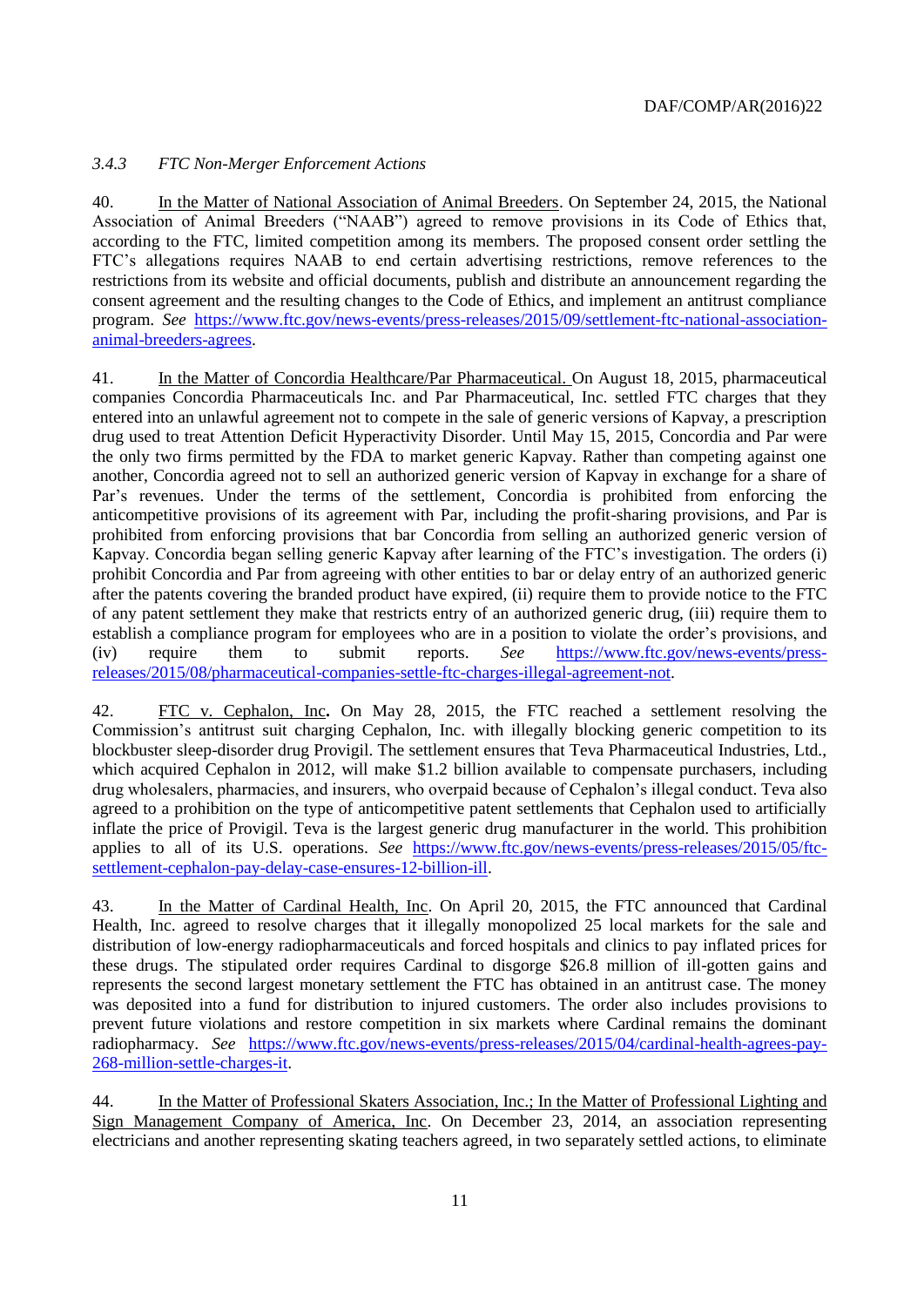provisions in their bylaws that, according to the FTC, limited competition among each association's members. The FTC's complaint against the Professional Lighting and Sign Management Companies of America, Inc. ("PLASMA") alleges that its bylaws restrained competition by: 1) prohibiting members from providing commercial lighting or sign services in the designated territory of another member unless that member declines to perform the work; 2) imposing a price schedule on work performed in the designated territory of another member; and 3) barring former members from soliciting or competing for clients of current members for one year after leaving the group. The FTC alleges that the purpose and effect of these bylaws was to restrain competition by discouraging and restricting competition among PLASMA members. The consent order settling the FTC's charges requires PLASMA to revise its bylaws, publicize its settlement with the FTC, and implement an antitrust compliance program. In a separate complaint, the FTC charged that the Professional Skaters Association ("PSA"), through its code of ethics, broadly bans members from soliciting other members' students, and thereby deprives consumers of the benefits of competition among the 6,400 ice skating teachers and coaches who are members. The consent order settling the FTC's charges requires the PSA to stop restraining its members from soliciting work and competing on the basis of price. It also requires the group to change its code of ethics, publicize its settlement with the FTC, and implement an antitrust compliance program. *See* [https://www.ftc.gov/news](https://www.ftc.gov/news-events/press-releases/2014/12/settle-ftc-charges-two-trade-associations-agree-eliminate-rules)[events/press-releases/2014/12/settle-ftc-charges-two-trade-associations-agree-eliminate-rules.](https://www.ftc.gov/news-events/press-releases/2014/12/settle-ftc-charges-two-trade-associations-agree-eliminate-rules)

45. AmeriGas/Blue Rhino. On October 31, 2014, the two leading suppliers of propane exchange tanks, Blue Rhino and AmeriGas Cylinder Exchange, agreed to settle FTC charges that the companies illegally agreed not to deviate from their plans to reduce the amount of propane in tanks sold to Walmart, a key customer. Under the settlements, each company is barred from agreeing with competitors to modify fill levels or otherwise fix the prices of exchange tanks, and from coordinating communications to customers. The FTC's administrative complaint, issued in March 2014, alleges that, together, Blue Rhino and AmeriGas controlled approximately 80 percent of the market for wholesale propane exchange tanks in the United States. In 2008, Blue Rhino and AmeriGas each decided to implement a price increase by reducing the amount of propane in their exchange tanks from 17 pounds to 15 pounds, without a corresponding reduction in the wholesale price. Faced with resistance from Walmart, the companies secretly agreed to coordinate their negotiations with Walmart in order to force it to accept the fill reduction. The agreement between Blue Rhino and AmeriGas to maintain a united front against Walmart had the effect of raising the price per pound of propane sold to Walmart, and likely to the end consumers. The consent agreements prohibit the companies from soliciting, offering, participating in, or entering or attempting to enter into any type of agreement with any competitor in the propane exchange business to raise, fix, maintain, or stabilize the prices or price levels of propane exchange tanks through any means, including modifying the fill level contained in propane tanks or coordinating communications to customers. The companies also are prohibited from sharing sensitive non-public business information with competitors except in narrowly defined circumstances. The consent agreements also require the companies to maintain antitrust compliance programs. *See* [https://www.ftc.gov/news-events/press-releases/2014/10/blue-rhino-amerigas](https://www.ftc.gov/news-events/press-releases/2014/10/blue-rhino-amerigas-settle-ftc-charges-restraining-competition)[settle-ftc-charges-restraining-competition.](https://www.ftc.gov/news-events/press-releases/2014/10/blue-rhino-amerigas-settle-ftc-charges-restraining-competition)

# <span id="page-11-0"></span>*3.5 FTC Advisory Opinions*

46. Under its Rules, the Commission or its staff may offer industry guidance in the form of advisory opinions regarding proposed conduct in matters of significant public interest. The opinions inform the public about the Commission's analysis in novel or important areas of antitrust law. In FY 2015, FTC staff issued no competition advisory opinions. For more information on the Commission's advisory letters, *see* [http://www.ftc.gov/policy/advisory-opinions.](http://www.ftc.gov/policy/advisory-opinions)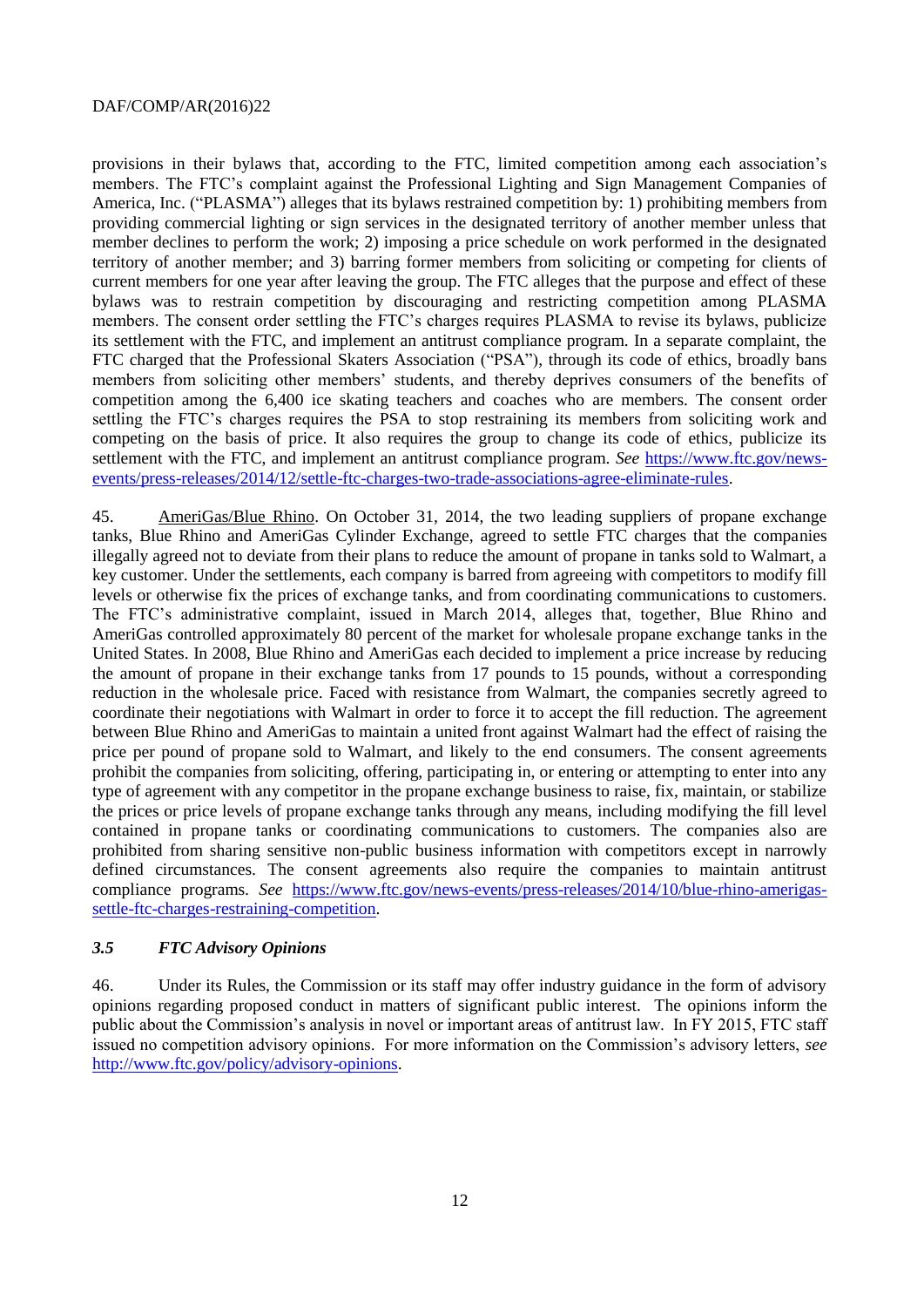# <span id="page-12-0"></span>*3.6 Business Reviews Conducted by the DOJ*

47. Under the Department's business review procedure, a person may submit a proposed business action to the Department and receive a statement as to whether the Department would likely challenge the action under the antitrust laws. The Department issued two business review letters in FY 2015. Business review letters can be found *at* [http://www.justice.gov/atr/public/busreview/letters.html#page=page-0.](http://www.justice.gov/atr/public/busreview/letters.html#page=page-0)

48. On February 2, 2015, the Department announced it would not challenge a proposal by the Institute of Electrical and Electronics Engineers, Inc. (IEEE) to update the IEEE Standards Association's (IEEE-SA) patent policy. The proposal revises the policy's provisions regarding commitments from parties holding patent claims that are essential to IEEE-SA standards to license those claims on reasonable and non-discriminatory (RAND) terms. The update addresses the availability of injunctive relief, the meaning of a reasonable licensing rate, permissible requests for reciprocal licensing, and the production levels to which the commitment applies. The update is not likely to produce anticompetitive effects given that licensing rates ultimately are determined through bilateral negotiations, the update's specific provisions are not out of step with the direction of current U.S. law interpreting RAND commitments, and patent holders can avoid the updated IEEE Rand Commitment and still participate in standards-setting activities at IEEE-SA. *See* [https://www.justice.gov/opa/pr/department-justice-will-not-challenge-standards-setting](https://www.justice.gov/opa/pr/department-justice-will-not-challenge-standards-setting-organizations-proposal-update-patent)[organizations-proposal-update-patent.](https://www.justice.gov/opa/pr/department-justice-will-not-challenge-standards-setting-organizations-proposal-update-patent)

49. On October 3, 2014, the Department announced that it would not challenge a proposal by CyberPoint International LLC to offer a cyber intelligence data-sharing platform known as TruSTAR. The TruSTAR platform allows members to share threat and incident data along with attack information and develop remediation solutions to help define more effective strategies across industries to prevent successful cyber attacks. In approving the proposed TruSTAR platform, the Department concluded that the operation of the TruSTAR platform, as proposed, would be unlikely to facilitate price or other competitive coordination. *See* [https://www.justice.gov/opa/pr/department-justice-will-not-challenge-proposed-cyber](https://www.justice.gov/opa/pr/department-justice-will-not-challenge-proposed-cyber-intelligence-data-sharing-platform)[intelligence-data-sharing-platform.](https://www.justice.gov/opa/pr/department-justice-will-not-challenge-proposed-cyber-intelligence-data-sharing-platform)

# <span id="page-12-1"></span>**4. Enforcement of antitrust laws and policies; mergers and concentrations**

# <span id="page-12-2"></span>*4.1 Enforcement of Pre-merger Notification Rules*

50. Leucadia National. On September 22, 2015, the Division, at the request of the FTC, filed a civil lawsuit against Leucadia National Corporation for violating the premerger reporting and waiting periods when it acquired voting securities of KCG Golding Inc. in July 2013, valued at \$173 million. Under the terms of the settlement filed simultaneously with the complaint, Lecuadia National Corporation agreed to pay a \$240,000 civil penalty. *See* [https://www.justice.gov/opa/pr/leucadia-national-corporation-pay-](https://www.justice.gov/opa/pr/leucadia-national-corporation-pay-240000-civil-penalty-violating-antitrust-premerger)[240000-civil-penalty-violating-antitrust-premerger.](https://www.justice.gov/opa/pr/leucadia-national-corporation-pay-240000-civil-penalty-violating-antitrust-premerger)

51. Third Point Funds**.** On August 24, 2015, the Division, at the request of the FTC, filed a civil suit against Third Point LLC and three Third Point funds for violating the premerger reporting and waiting requirements when it acquired shares of Yahoo in 2011. Although the defendants claimed that they were exempt from reporting the acquisitions because the acquisitions were made for investment purposes only, Third Point was taking actions inconsistent with an investment-only intent. Under the terms of a settlement filed simultaneously with the complaint, the defendants are prohibited from relying on the investment-only exception for five years if they have engaged in specified conduct in the four months prior to acquiring voting securities in excess of the premerger notification threshold. No civil penalties were imposed. *See* [https://www.justice.gov/opa/pr/doj-files-settlement-behalf-federal-trade-commission](https://www.justice.gov/opa/pr/doj-files-settlement-behalf-federal-trade-commission-concerning-third-points-violation)[concerning-third-points-violation.](https://www.justice.gov/opa/pr/doj-files-settlement-behalf-federal-trade-commission-concerning-third-points-violation)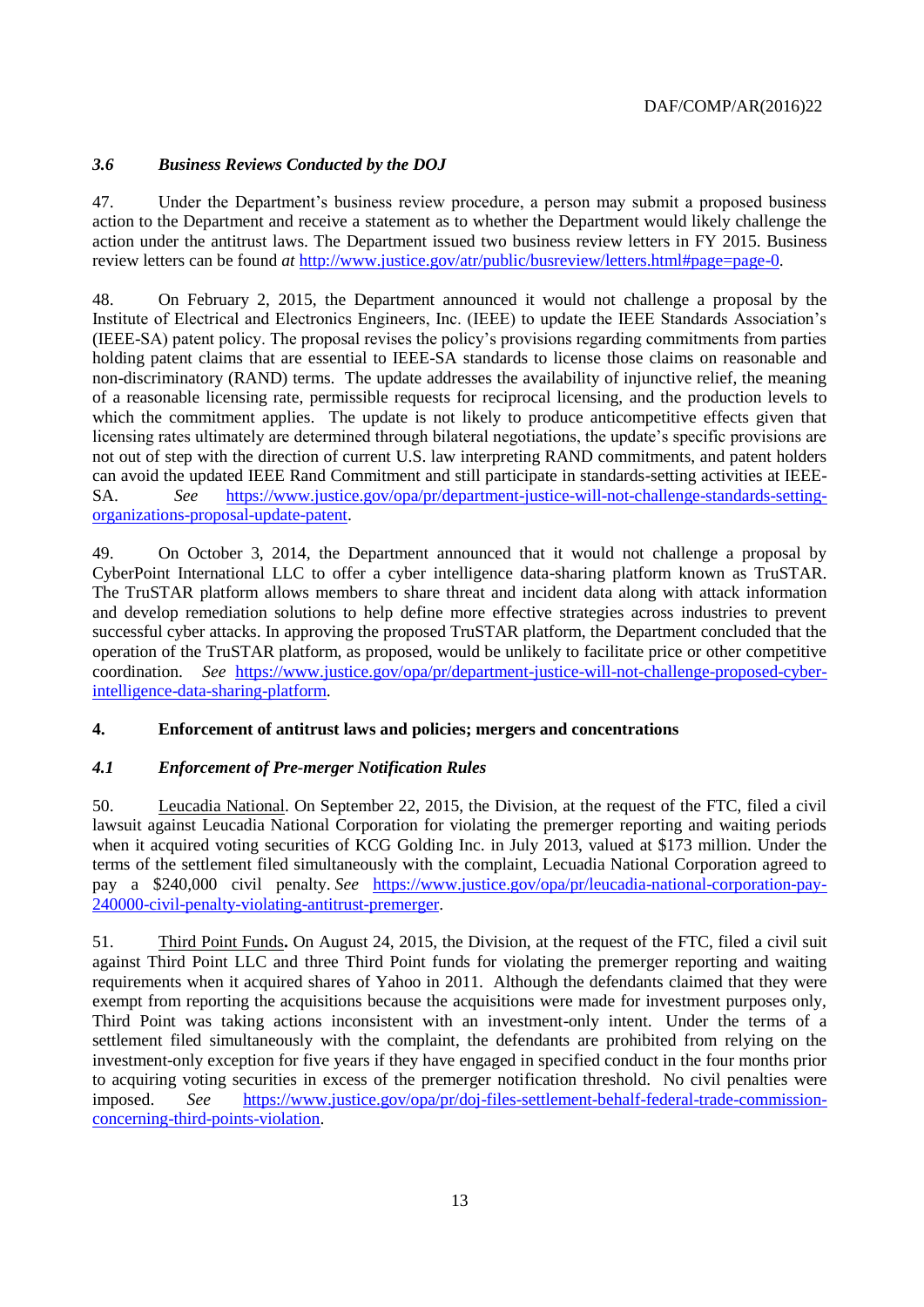52. ValueAct. On April 4, 2015, the Department filed a civil suit in the U.S. District Court for the Northern District of California against certain ValueAct Capital entities for violating the reporting and waiting period requirements of the Hart-Scott-Rodino Antitrust Improvements Act (the "HSR Act"). On Nov. 17, 2014, Baker Hughes and Halliburton – two of the three largest providers of oilfield products and services in the world – announced their plan to merge in a deal valued at \$35 billion. Thereafter, ValueAct, an activist investment firm, purchased over \$2.5 billion of Halliburton and Baker Hughes voting shares without complying with the HSR Act's notification requirements. According to the complaint, ValueAct purchased these shares with the intent to influence the companies' business decisions as the merger unfolded and therefore could not rely on the limited "investment-only" exemption to HSR notification requirements. *See* [https://www.justice.gov/opa/pr/justice-department-sues-valueact-violating](https://www.justice.gov/opa/pr/justice-department-sues-valueact-violating-premerger-notification-requirements)[premerger-notification-requirements.](https://www.justice.gov/opa/pr/justice-department-sues-valueact-violating-premerger-notification-requirements)

53. Flakeboard/SierraPine**.** On November 7, 2014, the Division filed a civil suit against Flakeboard America Limited ("Flakeboard"), its parent companies, and SierraPine, alleging that the companies engaged in illegal coordination while Flakeboard's proposed acquisition of three SierraPine mills was under antitrust review. More specifically, during the premerger waiting period, Flakeboard and SierraPine illegally coordinated to close one of SierraPine's particleboard mills and move the mill's customers to Flakeboard. Under the terms of a settlement filed simultaneously with the complaint, the companies agreed to pay a combined \$3.8 million civil penalty. In addition, Flakeboard was required to disgorge \$1.15 million in illegally-obtained profits and both parties were required to establish antitrust compliance programs and agree to certain restrictions. *See* [https://www.justice.gov/opa/pr/justice-department-reaches-](https://www.justice.gov/opa/pr/justice-department-reaches-5-million-settlement-flakeboard-arauco-inversiones-angelini-and)[5-million-settlement-flakeboard-arauco-inversiones-angelini-and.](https://www.justice.gov/opa/pr/justice-department-reaches-5-million-settlement-flakeboard-arauco-inversiones-angelini-and)

# <span id="page-13-0"></span>*4.2 Select Significant Merger Matters*

# *4.2.1 FTC Merger Investigations and Challenges*

54. Wright Medical Group, Inc./Tornier N.V. On September 30, 2015, Wright Medical Group, Inc. and Tornier N.V. agreed to sell Tornier's U.S. rights and assets related to its total ankle replacements and total silastic toe joint replacements to resolve FTC charges that the proposed \$3.3 billion merger would illegally reduce competition for these devices. Wright and Tornier were close competitors and significant suppliers of these orthopedic devices in the United States. Under the proposed settlement, Wright and Tornier agreed to divest the rights and assets to these devices to Integra Lifesciences Corporation and provide Integra with intellectual property, manufacturing technology, and existing inventory, as well as other assets and assistance to ensure that Integra can effectively compete in the markets. The proposed order also requires Wright and Tornier to supply Integra with total ankle replacements for up to three years and total silastic toe joint replacements for up to one year, while Integra transitions to become an independent competitor in these markets. *See* [https://www.ftc.gov/news-events/press-releases/2015/09/ftc](https://www.ftc.gov/news-events/press-releases/2015/09/ftc-requires-divestitures-prior-merger-orthopedic-device)[requires-divestitures-prior-merger-orthopedic-device.](https://www.ftc.gov/news-events/press-releases/2015/09/ftc-requires-divestitures-prior-merger-orthopedic-device)

55. Endo International plc/Par Phamaceuticals, Inc. On September 25, 2015, pharmaceutical companies Endo International plc and Par Pharmaceuticals, Inc. agreed to divest all of Endo's rights and assets to generic glycopyrrolate tablets and generic methimazole tablets in order to settle FTC charges that Endo's proposed \$8 billion acquisition of Par likely would be anticompetitive. The FTC alleges that without the divestitures required by the proposed order, the acquisition would have combined the two most significant suppliers in the market for generic glycopyrrolate tablets, which are used with other drugs to treat certain types of ulcers, and two of only four active suppliers in the market for generic methimazole tablets, which are used to treat the body's production of excess thyroid hormone. According to the FTC, the result would likely have been higher prices for consumers. *See* [https://www.ftc.gov/news-events/press](https://www.ftc.gov/news-events/press-releases/2015/09/ftc-requires-divestitures-connection-endo-international-plcs)[releases/2015/09/ftc-requires-divestitures-connection-endo-international-plcs.](https://www.ftc.gov/news-events/press-releases/2015/09/ftc-requires-divestitures-connection-endo-international-plcs)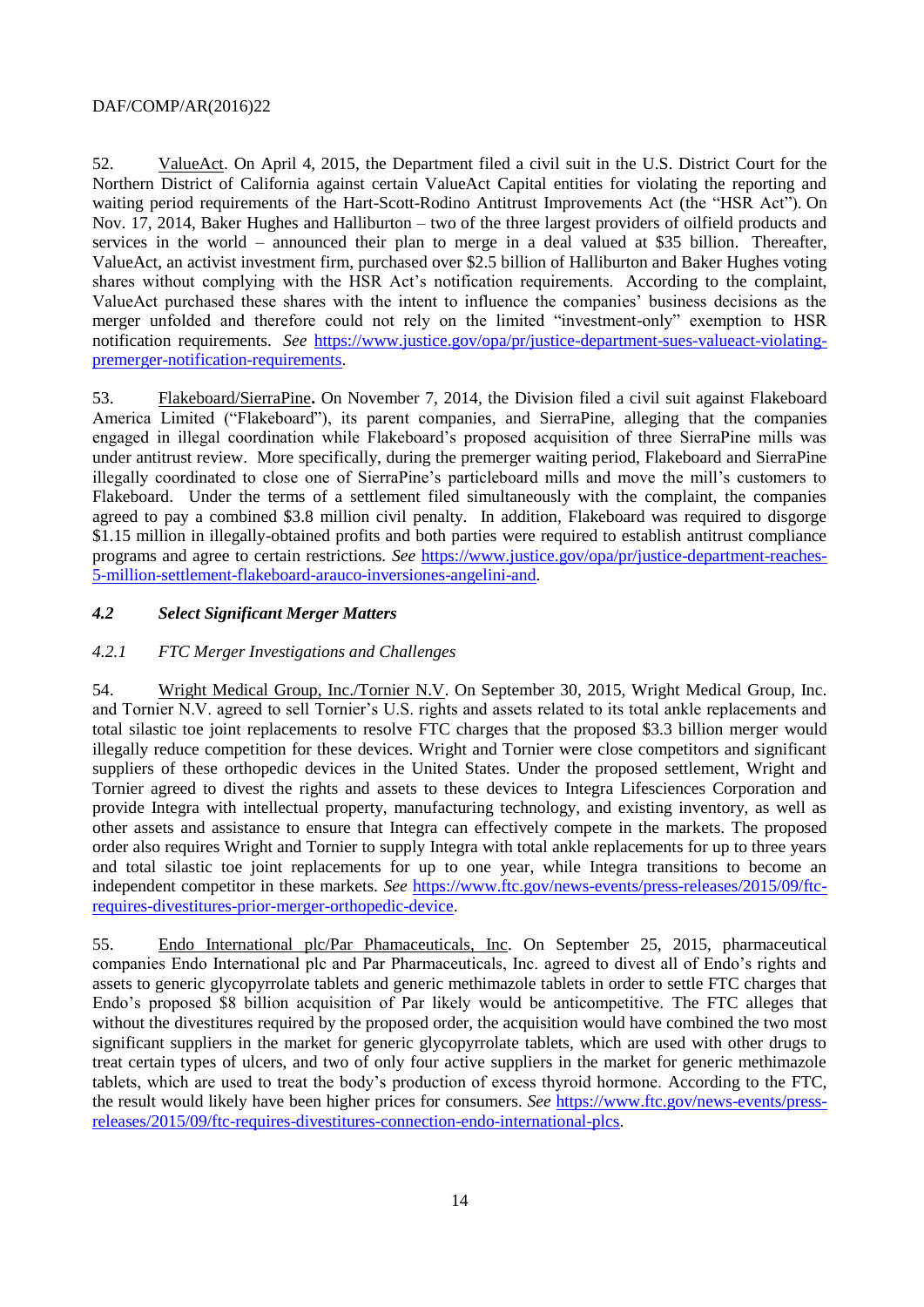56. Pfizer Inc./Hospira, Inc. On August 24, 2015, Pfizer Inc. agreed to sell the rights and assets related to four pharmaceutical products in order to settle FTC charges that its proposed \$16 billion acquisition of Hospira, Inc. is anticompetitive. As the proposed buyer, Alvogen had the necessary resources, financial and technical capabilities, and experience marketing generic pharmaceutical products that would enable it to successfully replace the competition that otherwise would have been lost through the proposed acquisition. The proposed order requires Pfizer to provide transitional services to Alvogen to assist with establishing manufacturing capabilities and securing FDA approvals to market all of the divested products. *See* [https://www.ftc.gov/news-events/press-releases/2015/08/ftc-requires-pfizer-inc-sell](https://www.ftc.gov/news-events/press-releases/2015/08/ftc-requires-pfizer-inc-sell-rights-four-products-condition)[rights-four-products-condition.](https://www.ftc.gov/news-events/press-releases/2015/08/ftc-requires-pfizer-inc-sell-rights-four-products-condition)

57. Dollar Tree, Inc./Family Dollar Stores, Inc. On July 2, 2015, discount retailers Dollar Tree, Inc. and Family Dollar Stores, Inc. agreed to sell 330 Family Dollar stores to a private equity firm, Sycamore Partners, to settle FTC charges that Dollar Tree's proposed \$9.2 billion acquisition of Family Dollar would likely be anticompetitive. Without a remedy, according to the FTC, the acquisition was likely to lessen competition by eliminating direct competition between Dollar Tree and Family Dollar, and increasing the likelihood that Dollar Tree would unilaterally exercise market power. The proposed settlement requires the divestitures to Sycamore Partners to be completed within 150 days following the acquisition. The settlement includes an Order to Maintain Assets, to help ensure that Family Dollar maintains the 330 stores until they are divested. *See* [https://www.ftc.gov/news-events/press-releases/2015/07/ftc-requires-dollar](https://www.ftc.gov/news-events/press-releases/2015/07/ftc-requires-dollar-tree-family-dollar-divest-330-stores)[tree-family-dollar-divest-330-stores.](https://www.ftc.gov/news-events/press-releases/2015/07/ftc-requires-dollar-tree-family-dollar-divest-330-stores)

58. Zimmer Holdings, Inc./Biomet, Inc. On June 24, 2015, medical device company Zimmer Holdings, Inc. agreed to divest U.S. rights and assets related to unicondylar knee implants, total elbow implants, and bone cement in order to settle FTC charges that its proposed \$13.35 billion acquisition of Biomet Inc. is anticompetitive. According to a complaint filed by the FTC, Zimmer and Biomet were two of the only three substantial competitors in the U.S. markets for unicondylar knee implants and total elbow implants, and two of only four significant competitors in the U.S. market for bone cement. By eliminating competition between the companies, and reducing the number of competitors for the sale of each relevant orthopedic product, the merger as proposed would increase the likelihood that Zimmer would unilaterally exercise market power, resulting in lower levels of quality and service and higher prices. FTC staff cooperated with antitrust agencies investigating the proposed acquisition in Europe and Japan, working closely with their staff to analyze the proposed transaction and potential remedies. *See* [https://www.ftc.gov/news-events/press-releases/2015/06/ftc-requires-medical-device-company-zimmer](https://www.ftc.gov/news-events/press-releases/2015/06/ftc-requires-medical-device-company-zimmer-holdings-inc-divest)[holdings-inc-divest.](https://www.ftc.gov/news-events/press-releases/2015/06/ftc-requires-medical-device-company-zimmer-holdings-inc-divest)

59. Reynolds American Inc./Lorillard, Inc. On May 26, 2015, tobacco companies Reynolds American Inc. and Lorillard Inc. agreed to divest four cigarette brands to Imperial Tobacco Group to settle FTC charges that their proposed \$27.4 billion merger would likely be anticompetitive. According to the FTC complaint, without the divestiture to Imperial, the proposed merger would have raised significant competitive concerns by eliminating current and emergent, head-to-head competition between Reynolds and Lorillard in the U.S. market for traditional combustible cigarettes. The proposed order requires Reynolds to divest to Imperial four established cigarette brands: Winston, Kool, Salem, and Maverick. With the acquisition of the divested assets, Imperial would become a more substantial competitor in the United States. The Commission's order requires not only that the brands be divested, but also that Reynolds divest to Imperial the Lorillard manufacturing facilities in Greensboro, North Carolina, and provide Imperial with the opportunity to hire most of the existing Lorillard management, staff, and salesforce. It also requires the newly merged Reynolds and Lorillard to provide Imperial with retail shelf space for a short period, and to provide other operational support during the transition. *See* [https://www.ftc.gov/news-events/press-releases/2015/05/ftc-requires-reynolds-lorillard-divest-four](https://www.ftc.gov/news-events/press-releases/2015/05/ftc-requires-reynolds-lorillard-divest-four-cigarette-brands)[cigarette-brands.](https://www.ftc.gov/news-events/press-releases/2015/05/ftc-requires-reynolds-lorillard-divest-four-cigarette-brands)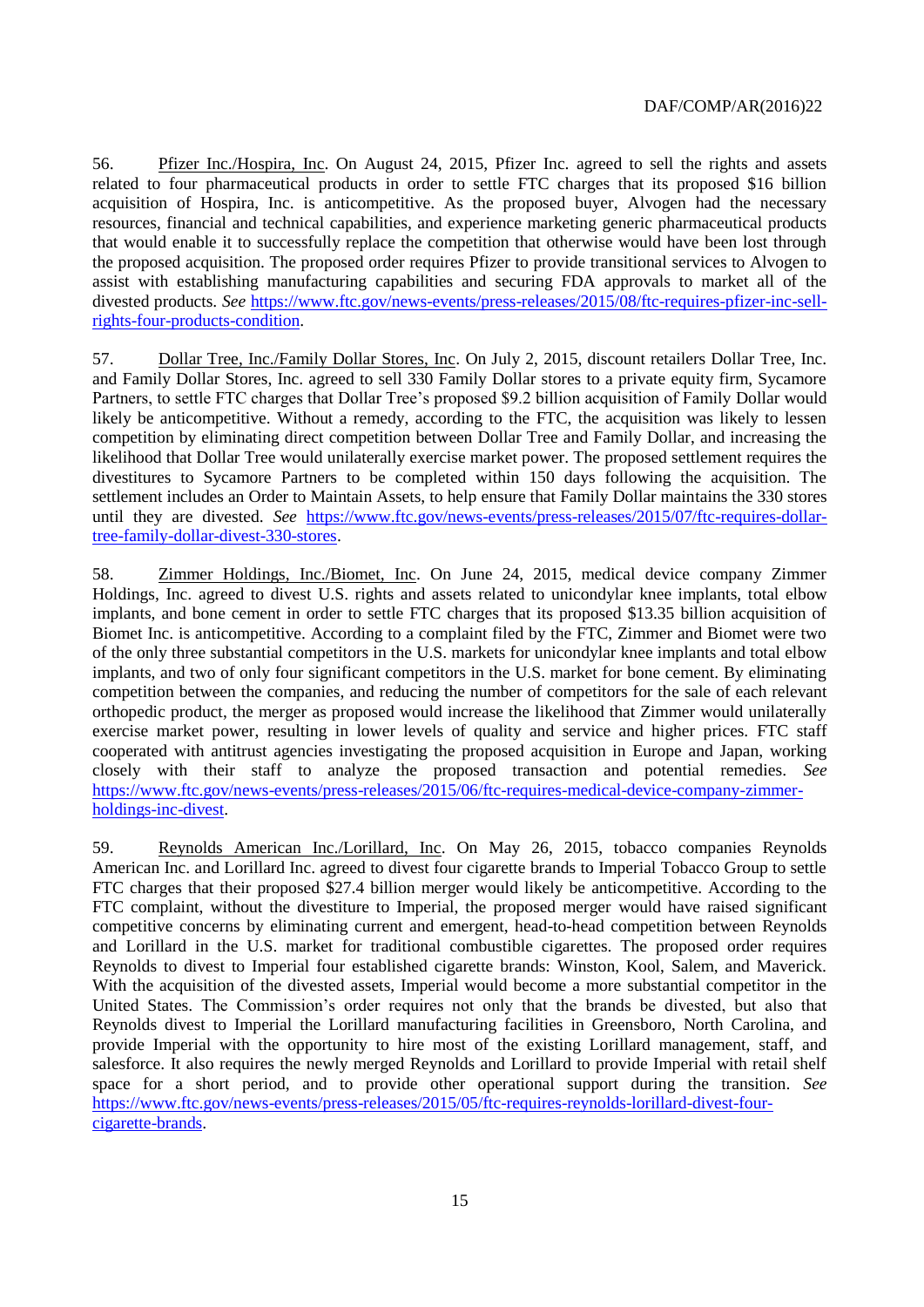60. ZF Friedrichshafen/TRW Automotive. On May 5, 2015, two of the world's largest auto parts suppliers, ZF Friedrichshafen AG and TRW Automotive Holdings Corp., agreed to divest TRW's linkage and suspension business in North America and Europe, to settle FTC charges that their proposed \$12.4 billion merger would likely harm competition in the North American market for heavy vehicle tie rods. ZF and TRW are two of only three North American suppliers of heavy vehicle tie rods. A tie rod is a rigid connector that links a vehicle's wheels with the steering control mechanism. The complaint alleges that the merger would eliminate direct competition between ZF and TRW and that reducing the number of competitors from three to two would increase the likelihood of coordinated interaction between a combined ZF/TRW and its only other competitor for heavy vehicle tie rods in North America. Under the proposed consent agreement, the combined company is required to divest TRW's North American and European linkage and suspension business for heavy and light vehicles (which includes heavy vehicle tie rods). Throughout the investigation, Commission staff cooperated with staff of the antitrust agencies in Canada, Mexico, and the European Union. In particular, they worked closely with the European Commission on the analysis of the proposed transaction and potential remedies to reach outcomes that benefit consumers in the United States. *See* [https://www.ftc.gov/news-events/press-releases/2015/05/ftc](https://www.ftc.gov/news-events/press-releases/2015/05/ftc-puts-conditions-merger-auto-parts-suppliers-zf)[puts-conditions-merger-auto-parts-suppliers-zf.](https://www.ftc.gov/news-events/press-releases/2015/05/ftc-puts-conditions-merger-auto-parts-suppliers-zf)

61. Holcim Ltd./Lafarge S.A. On May 4, 2015, Holcim Ltd. and Lafarge S.A. agreed to divest plants, terminals, and a quarry to settle FTC charges that their proposed \$25 billion merger creating the world's largest cement manufacturer would likely harm competition in the United States. According to the FTC complaint, the merger would have harmed competition in 12 markets for portland cement, an essential ingredient in making concrete, and in two additional markets for slag cement, a specialty cement used for making more durable concrete structures. The FTC staff cooperated closely with the Canadian Competition Bureau ("CCB") throughout the investigation. The consent agreement includes a hold separate order to ensure that Holcim and Lafarge continue to act independently and maintain the relevant assets until they are divested. *See* [https://www.ftc.gov/news-events/press-releases/2015/05/ftc-requires-cement](https://www.ftc.gov/news-events/press-releases/2015/05/ftc-requires-cement-manufacturers-holcim-lafarge-divest-assets)[manufacturers-holcim-lafarge-divest-assets.](https://www.ftc.gov/news-events/press-releases/2015/05/ftc-requires-cement-manufacturers-holcim-lafarge-divest-assets)

62. In the Matter of Phoebe Putney Health System, Inc., Phoebe Putney Memorial Hospital, Inc., Phoebe North, Inc., HCA Inc., Palmyra Park Hospital, Inc., and Hospital Authority of Albany-Dougherty County. On March 31, 2015, the FTC entered into a settlement with Phoebe Putney Health System, Inc., the Hospital Authority of Albany-Dougherty County, and HCA Inc. resolving the Commission's charge that the Hospital Authority's acquisition of Palmyra Park Hospital, Inc. from HCA Inc., which created an effective hospital monopoly in the Albany, Georgia area, was anticompetitive. This consent agreement follows a significant Supreme Court victory in 2013 that reaffirmed the FTC's petition as to the scope of state action immunity and allowed the Commission to challenge this transaction. Due to the unavailability of structural relief, the consent does not require a divestiture. Under the consent agreement with the FTC, Phoebe Putney and the Hospital Authority must notify the FTC in advance of acquiring any part of a hospital or a controlling interest in other healthcare providers in the Albany, Georgia area for the next 10 years, and will be prohibited from objecting to regulatory applications made by potential new hospital providers in the same area for up to five years. *See* [https://www.ftc.gov/news-events/press](https://www.ftc.gov/news-events/press-releases/2015/03/phoebe-putney-health-system-inc-hospital-authority-albany)[releases/2015/03/phoebe-putney-health-system-inc-hospital-authority-albany.](https://www.ftc.gov/news-events/press-releases/2015/03/phoebe-putney-health-system-inc-hospital-authority-albany)

63. In the Matter of Impax Laboratories, Inc. On March 6, 2015, pharmaceutical companies Impax Laboratories Inc. and CorePharma, LLC agreed to divest all of CorePharma's rights and assets to generic pilocarpine tablets and generic ursodiol tablets, in order to settle FTC charges that Impax's proposed \$700 million acquisition of CorePharma would likely be anticompetitive. Without the divestitures required by the proposed order, the FTC alleged that the acquisition would reduce the number of future suppliers in the markets for generic pilocarpine tablets, which are used to treat dry mouth, and generic ursodiol tablets, which are used to treat biliary cirrhosis, a chronic disease of the liver, as well as gall bladder diseases. CorePharma's entry as an independent competitor would likely have resulted in significantly lower prices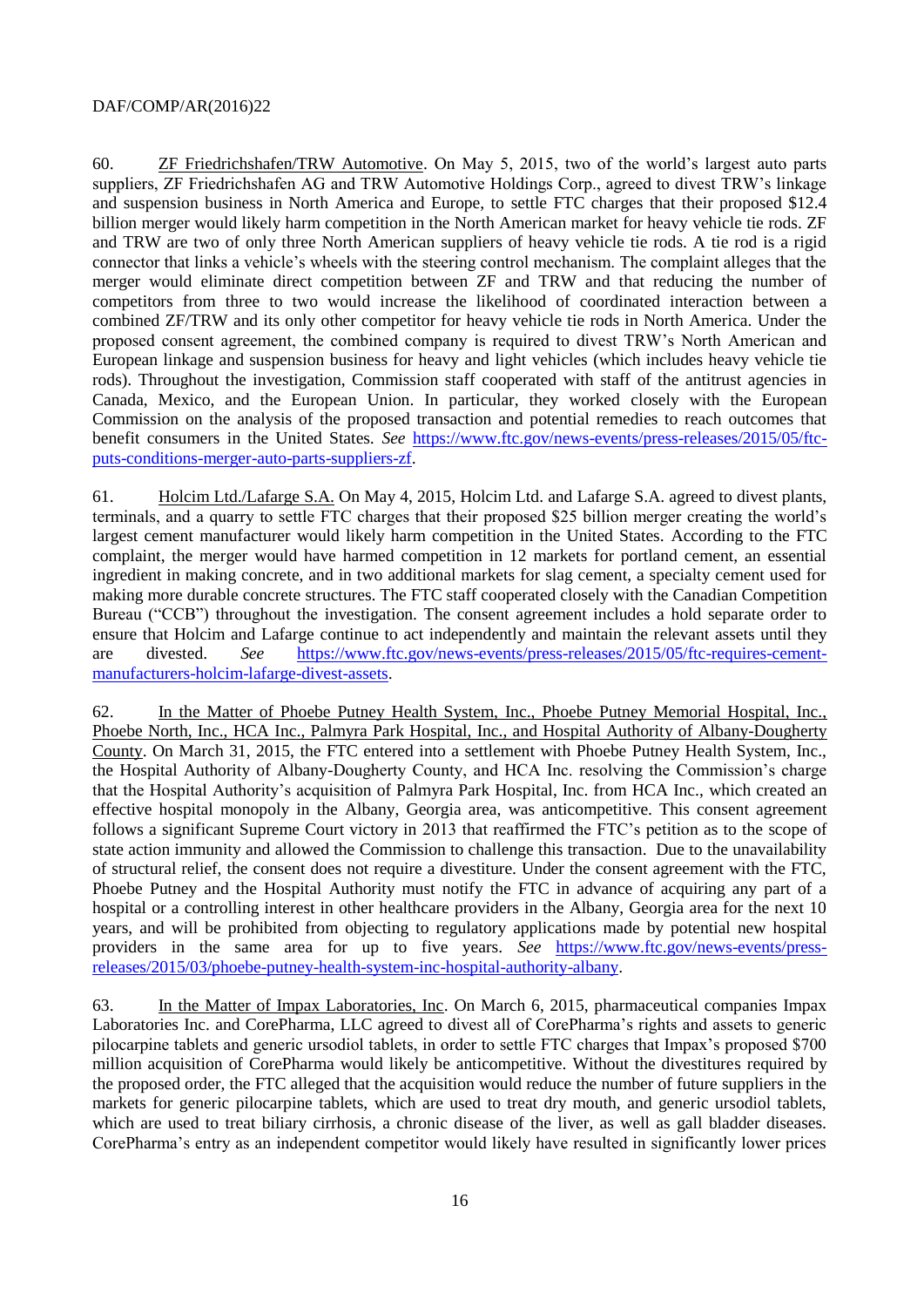for each of these drugs. *See* [https://www.ftc.gov/news-events/press-releases/2015/03/ftc-requires](https://www.ftc.gov/news-events/press-releases/2015/03/ftc-requires-divestitures-connection-impax-laboratories-incs)[divestitures-connection-impax-laboratories-incs.](https://www.ftc.gov/news-events/press-releases/2015/03/ftc-requires-divestitures-connection-impax-laboratories-incs)

64. In the Matter of Sun Pharmaceutical Industries, Ltd., et al. On January 30, 2015, pharmaceutical companies Sun Pharmaceutical Industries Ltd. and Ranbaxy Laboratories Ltd. agreed to divest Ranbaxy's interests in generic minocycline tablets in order to settle FTC charges that Sun's \$4 billion proposed acquisition of Ranbaxy would likely be anticompetitive. Torrent Pharmaceuticals Ltd., a global drug company based in India that markets generic drugs in the United States, acquired the divested assets. Generic minocycline tablets are used to treat a wide array of bacterial infections, including pneumonia, acne, and urinary tract infections. According to the FTC's complaint, the proposed merger would likely harm future competition by reducing the number of suppliers in the U.S. markets for of generic minocycline tablets. *See* [https://www.ftc.gov/news-events/press-releases/2015/01/ftc-puts-conditions-sun](https://www.ftc.gov/news-events/press-releases/2015/01/ftc-puts-conditions-sun-pharmaceuticals-proposed-acquisition)[pharmaceuticals-proposed-acquisition.](https://www.ftc.gov/news-events/press-releases/2015/01/ftc-puts-conditions-sun-pharmaceuticals-proposed-acquisition)

65. **In the Matter of Cerberus Institutional Partners V, LP., AB Acquisition LLC/Safeway Inc**. On January 27, 2015, supermarket operators Albertsons and Safeway Inc. agreed to sell 168 supermarkets to settle FTC charges that their proposed \$9.2 billion merger would likely be anticompetitive in 130 local markets in Arizona, California, Montana, Nevada, Oregon, Texas, Washington, and Wyoming. According to the FTC's complaint, Albertsons and Safeway competed vigorously on the bases of price, quality, product variety, and services, and offer consumers the convenience of one-stop shopping for food and other grocery products. According to the FTC, absent the remedy, the acquisition would have lessened supermarket competition to the detriment of consumers in 130 local markets. *See* [https://www.ftc.gov/news-events/press-releases/2015/01/ftc-requires-albertsons-safeway-sell-168-stores](https://www.ftc.gov/news-events/press-releases/2015/01/ftc-requires-albertsons-safeway-sell-168-stores-condition-merger)[condition-merger.](https://www.ftc.gov/news-events/press-releases/2015/01/ftc-requires-albertsons-safeway-sell-168-stores-condition-merger)

66. Eli Lilly and Company/Novartis AG. On December 22, 2014, global pharmaceutical company Eli Lilly and Company agreed to divest its Sentinel product line of medications for treating heartworm disease in dogs in order to settle FTC charges that its proposed \$5.4 billion acquisition of Novartis Animal Health would likely be anticompetitive. The complaint alleges that, without the divestitures required by the order, the transaction would have eliminated the close competition between Eli Lilly and Novartis Animal Health and substantially decreased competition in the market for canine heartworm parasiticides. Also, any other company seeking to enter the canine heartworm parasiticide market would face high barriers because developing new animal health pharmaceutical products, including those that treat heartworm in dogs, is difficult and time-consuming, the complaint alleges. *See* [https://www.ftc.gov/news-events/press](https://www.ftc.gov/news-events/press-releases/2014/12/ftc-puts-conditions-eli-lillys-proposed-acquisition-novartis)[releases/2014/12/ftc-puts-conditions-eli-lillys-proposed-acquisition-novartis.](https://www.ftc.gov/news-events/press-releases/2014/12/ftc-puts-conditions-eli-lillys-proposed-acquisition-novartis)

67. Verisk/EagleView. On December 16, 2014, the FTC challenged Verisk Analytics, Inc.'s proposed \$650 million acquisition of EagleView Technology Corporation, alleging that it would likely reduce competition and result in a virtual monopoly in the U.S. market for rooftop aerial measurement products used by the insurance industry to assess property claims. The agency also authorized staff to seek a temporary restraining order and preliminary injunction in federal court to maintain the status quo pending an administrative trial on the merits. According to the FTC's complaint, damage to rooftops accounts for more than a third of all property insurance claims in the United States. Insurance carriers need roof measurements to calculate the costs associated with replacing or repairing rooftops. The Commission alleges that the challenged acquisition would combine the only two significant competitors for rooftop aerial measurement products for insurance purposes in the United States. According to the complaint, large insurance carriers now benefit from price competition between the two companies that would be eliminated if the acquisition proceeds. Verisk subsequently abandoned the proposed transaction. *See* [https://www.ftc.gov/news-events/press-releases/2014/12/ftc-challenges-verisk-analytics-incs-proposed](https://www.ftc.gov/news-events/press-releases/2014/12/ftc-challenges-verisk-analytics-incs-proposed-acquisition)[acquisition;](https://www.ftc.gov/news-events/press-releases/2014/12/ftc-challenges-verisk-analytics-incs-proposed-acquisition) [https://www.ftc.gov/news-events/press-releases/2014/12/statement-ftc-bureau-competition](https://www.ftc.gov/news-events/press-releases/2014/12/statement-ftc-bureau-competition-director-deborah-feinstein)[director-deborah-feinstein.](https://www.ftc.gov/news-events/press-releases/2014/12/statement-ftc-bureau-competition-director-deborah-feinstein)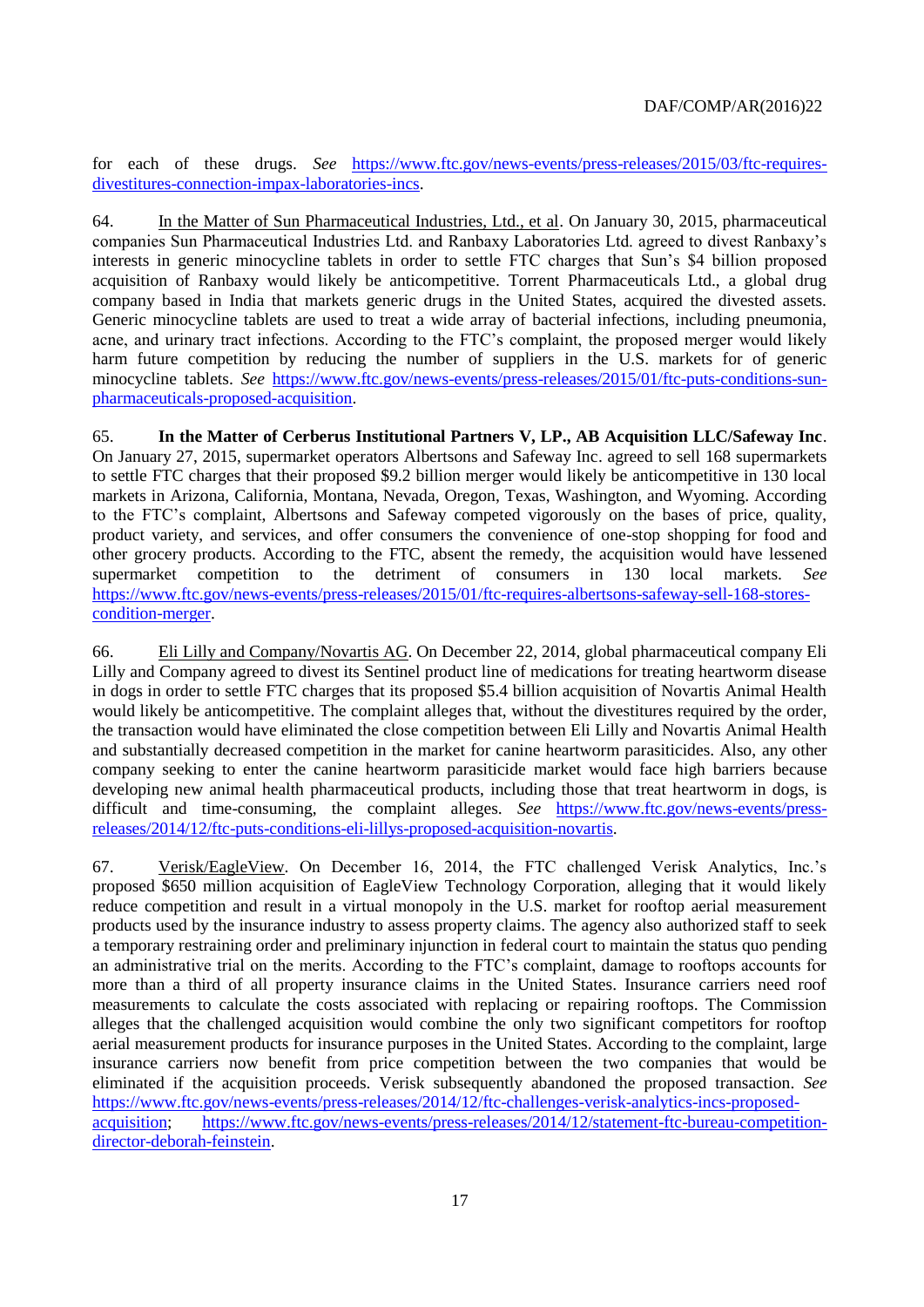68. Medtronic, Inc./Covidien plc. On November 26, 2014, global medical technology company Medtronic, Inc. agreed to divest the drug-coated balloon catheter business of Ireland-based medical products company Covidien plc, in order to settle FTC charges that its \$42.9 billion acquisition of Covidien would likely be anticompetitive. According to the FTC's complaint, both Medtronic and Covidien were developing drug-coated balloon catheters to compete with C.R. Bard, Inc., which currently is the only company that supplies these products, used to treat peripheral artery disease, in the U.S. market. Medtronic and Covidien were the only companies with products in clinical trials in the FDA approval process, which makes it unlikely that other competitors could enter the market in time to counteract the effects of the merger, the FTC alleged. The proposed transaction was reviewed by antitrust enforcement agencies around the world, as well as by the Commission. FTC staff cooperated closely with antitrust agencies in Canada, China, the European Union, Japan, and Mexico. *See* [https://www.ftc.gov/news](https://www.ftc.gov/news-events/press-releases/2014/11/ftc-puts-conditions-medtronics-proposed-acquisition-covidien)[events/press-releases/2014/11/ftc-puts-conditions-medtronics-proposed-acquisition-covidien.](https://www.ftc.gov/news-events/press-releases/2014/11/ftc-puts-conditions-medtronics-proposed-acquisition-covidien)

69. In the Matter of Novartis AG. On November 26, 2014, global pharmaceutical company Novartis AG agreed to divest Habitrol, its nicotine replacement therapy patch, to settle FTC charges that its consumer health care products joint venture with GlaxoSmithKline ("GSK") would likely be anticompetitive. GSK currently sells its own nicotine replacement patch, Nicoderm CQ. Under the terms of the proposed joint venture agreement, GSK would control the joint venture and contribute, among other products, its nicotine patch business. Novartis would have a 36.5 percent interest in the joint venture, and without the divestitures required by the order, would have continued to own the Habitrol business, which had U.S. sales of more than \$58 million in 2013. Consumers use nicotine patches to reduce their nicotine intake gradually while quitting smoking. According to the FTC's complaint, Novartis and GSK are the only companies that market branded nicotine patches in the United States, and two of only three companies that supply private label patches to retailers. *See* [https://www.ftc.gov/news-events/press](https://www.ftc.gov/news-events/press-releases/2014/11/ftc-puts-conditions-pharmaceutical-joint-venture-between)[releases/2014/11/ftc-puts-conditions-pharmaceutical-joint-venture-between.](https://www.ftc.gov/news-events/press-releases/2014/11/ftc-puts-conditions-pharmaceutical-joint-venture-between)

70. In the Matter of H.I.G. Bayside Deb et al. On October 31, 2014, the FTC announced that it would require Surgery Center Holdings, Inc., known as Surgery Partners, and Symbion Holdings Corporation to divest Symbion's ownership interest in an ambulatory surgery center in Orange City, Florida, as part of a settlement resolving charges that Surgery Partners' \$792 million purchase of Symbion would be anticompetitive. Both companies had operated a large number of ambulatory surgery centers located throughout the country that sell and provide outpatient surgical services to commercial health plans and commercially insured patients. The proposed merger would have combined the only two multi-specialty ambulatory surgical centers in the Orange City/Deltona area of Florida, and would have left commercial health plans and commercially insured patients there with only one meaningful alternative to Surgery Partners' outpatient surgical services. *See* [https://www.ftc.gov/news-events/press-releases/2014/10/ftc](https://www.ftc.gov/news-events/press-releases/2014/10/ftc-requires-divestiture-condition-surgery-center-holdings)[requires-divestiture-condition-surgery-center-holdings.](https://www.ftc.gov/news-events/press-releases/2014/10/ftc-requires-divestiture-condition-surgery-center-holdings)

#### *4.2.2 DOJ Public Merger Investigations and Challenges*

71. Halliburton/Baker Hughes. On May 1, 2016, the Division announced that Halliburton/Baker Hughes had abandoned their planned merger, valued at \$34 billion. The proposed merger would have combined two of the three largest oilfield service industry companies in the United States and the world. The Division filed suit on April 6, 2016, to block the merger, alleging that the transaction would unlawfully eliminate significant head-to-head competition between the companies in the markets for at least 23 products crucial to the exploration and production of oil and natural gas in the United States. Before the lawsuit was filed, Halliburton had offered to divest certain assets in an effort to address the Department's competitive concerns. The proposal was inadequate because it did not include full business units, withheld many critical assets and personnel, involved numerous ongoing entanglements between the merged company and the divestiture buyer, and generally failed to replicate the robust competition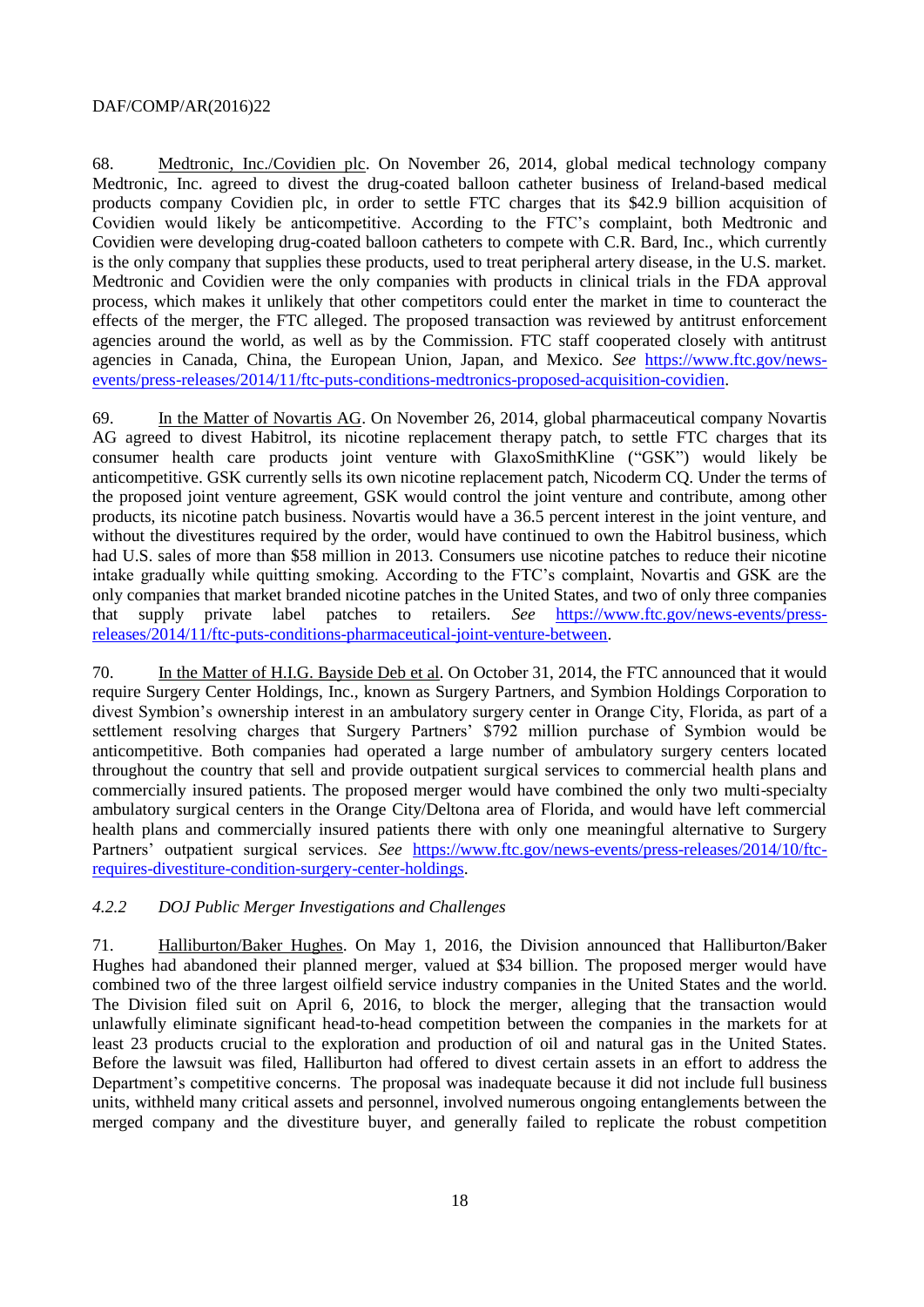between the parties that exists today. *See* [https://www.justice.gov/opa/pr/halliburton-and-baker-hughes](https://www.justice.gov/opa/pr/halliburton-and-baker-hughes-abandon-merger-after-department-justice-sued-block-deal)[abandon-merger-after-department-justice-sued-block-deal.](https://www.justice.gov/opa/pr/halliburton-and-baker-hughes-abandon-merger-after-department-justice-sued-block-deal)

72. Charter Communications/Time Warner Cable. On April 25, 2016, the Division announced a settlement that permitted Charter Communications Inc. to complete its \$78 billion proposed acquisition of Time Warner Cable Inc. (TWC) and its related \$10.4 billion acquisition of Bright House Networks LLC (BHN) from Advance/Newhouse Partnership. The settlement forbids the merged company, referred to as "New Charter," from entering into or enforcing agreements that could make it more difficult for online video distributors (OVDs) to obtain video content from programmers. Under the terms of the proposed settlement, New Charter will be prohibited from entering into or enforcing any agreement with a programmer that forbids, limits, or creates incentives to limit the programmer's provision of content to one or more OVDs. The settlement further provides that New Charter will not be able to avail itself of other distributors' most favored nation (MFN) provisions if they are inconsistent with this prohibition. The settlement also prohibits New Charter from retaliating against programmers for licensing to OVDs. *See* [https://www.justice.gov/opa/pr/justice-department-allows-charter-s-acquisition-time-warner-cable-and](https://www.justice.gov/opa/pr/justice-department-allows-charter-s-acquisition-time-warner-cable-and-bright-house-networks)[bright-house-networks.](https://www.justice.gov/opa/pr/justice-department-allows-charter-s-acquisition-time-warner-cable-and-bright-house-networks)

73. General Electric/Electrolux. On December 7, 2015, after four weeks of trial in federal district court, Electrolux and General Electric Company announced the termination of the agreement under which Electrolux was to purchase General Electric's appliance business. The Department brought suit on July 1, 2015, to challenge the \$3.3 billion acquisition because it would combine two of the leading manufacturers of ranges, cooktops, and wall ovens sold in the United States, eliminating competition that benefits American consumers and home builders through lower prices and more options. *See*  [https://www.justice.gov/opa/pr/electrolux-and-general-electric-abandon-anticompetitive-appliance](https://www.justice.gov/opa/pr/electrolux-and-general-electric-abandon-anticompetitive-appliance-transaction-after-four-week)[transaction-after-four-week.](https://www.justice.gov/opa/pr/electrolux-and-general-electric-abandon-anticompetitive-appliance-transaction-after-four-week)

74. Chicken of the Sea/Bumble Bee. On December 3, 2015, Thai Union Group P.C.L., owner of Tri-Union Seafoods LLC, d/b/a Chicken of the Sea International, and Bumble Bee Foods LLC abandoned their plans to merge after the Department informed the companies it had serious concerns that the proposed transaction would harm competition. As originally proposed, the acquisition of Bumble Bee would have combined the second and third largest sellers of shelf-stable tuna in the United States in a market long dominated by three major brands, as well as combined the first and second largest domestic sellers of other shelf-stable seafood products. *See* [https://www.justice.gov/opa/pr/chicken-sea-and-bumble-bee-abandon](https://www.justice.gov/opa/pr/chicken-sea-and-bumble-bee-abandon-tuna-merger-after-justice-department-expresses-serious)[tuna-merger-after-justice-department-expresses-serious.](https://www.justice.gov/opa/pr/chicken-sea-and-bumble-bee-abandon-tuna-merger-after-justice-department-expresses-serious)

75. Springleaf/OneMain. On November 12, 2015, the Division announced a settlement that permitted Springleaf Holdings, Inc. (Springleaf) to proceed with its \$4.25 billion acquisition of OneMain Financial Holding, LLC (OneMain). As proposed, the merger would have joined the two largest personal installment lenders in the U.S., resulting in a combined company with over 1,800 branches in 43 states. During its review, the Division discovered that Springleaf and OneMain specialized in the same types of \$3,000– \$6,000 loans, targeted the same customer base, and often operated branches within blocks of one another. The Division concluded that the combination of Springleaf and OneMain without the divestitures would likely harm borrowers in and around 126 towns across Arizona, California, Colorado, Idaho, North Carolina, Ohio, Pennsylvania, Texas, Virginia, Washington, and West Virginia, Arizona, California, Colorado, Idaho, North Carolina, Ohio, Pennsylvania, Texas, Virginia, Washington, and West Virginia. The settlement required Springleaf to divest 127 branches in 11 states with over \$600 million in loans to Landmark Financial Services or to an alternative buyer approved by the United States to proceed with the acquisition. *See* [https://www.justice.gov/opa/pr/justice-department-requires-springleaf-divest-127](https://www.justice.gov/opa/pr/justice-department-requires-springleaf-divest-127-branches-11-states-order-complete) [branches-11-states-order-complete.](https://www.justice.gov/opa/pr/justice-department-requires-springleaf-divest-127-branches-11-states-order-complete)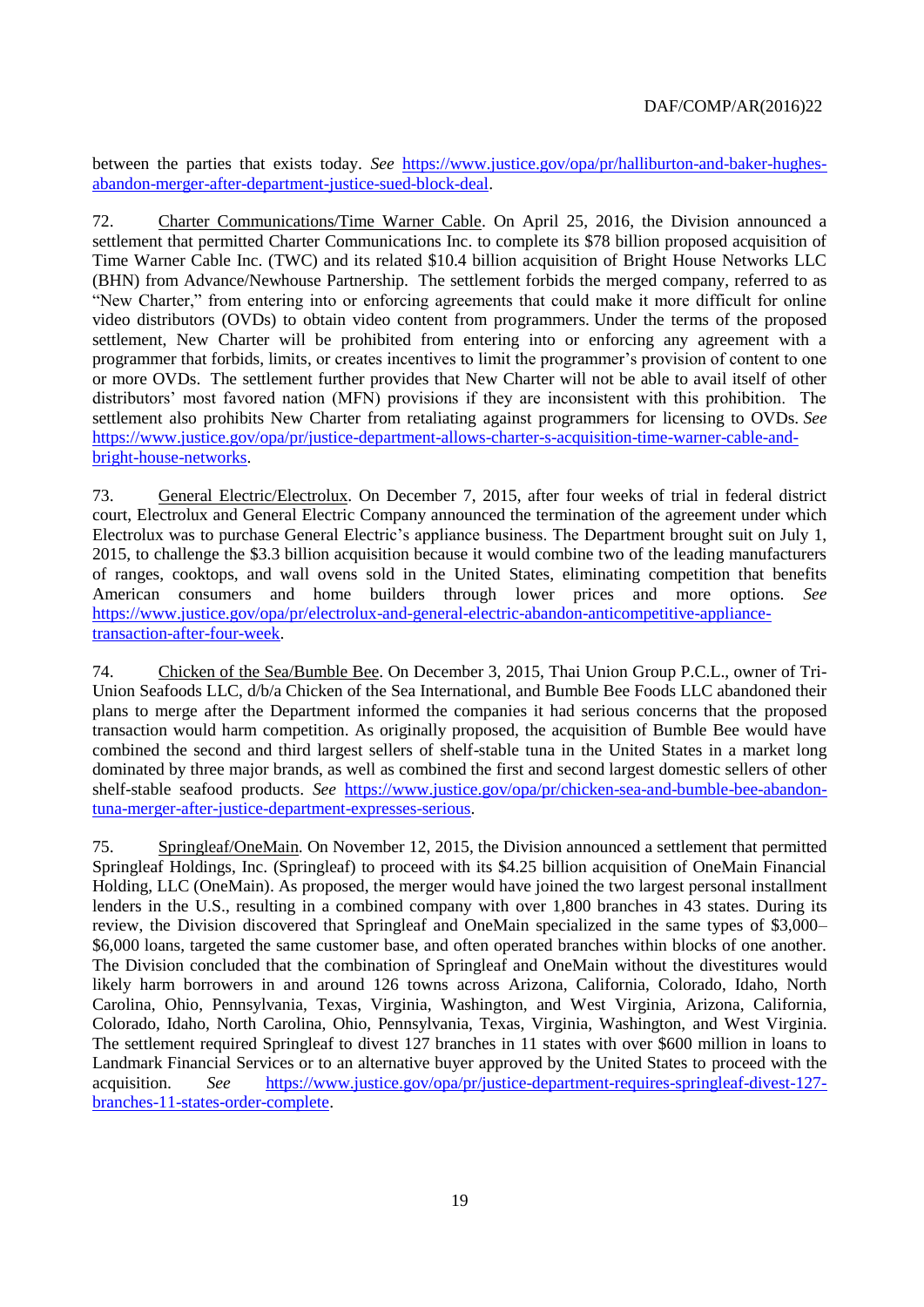76. AT&T/DirecTV. On July 21, 2015, the Division announced that it would close its investigation into AT&T's proposed \$48 billion acquisition of DirecTV. The announcement followed a statement by Federal Communications Commission ("FCC") Chairman Tom Wheeler that a final order approving the transaction had been circulated within the FCC. The Division concluded that that the combination of AT&T's land-based internet and video business with DirecTV's satellite-based video business does not pose a significant risk to competition and the commitments that the proposed FCC order includes, if adopted, will provide significant benefits to millions of subscribers. *See* [https://www.justice.gov/opa/pr/justice-department-will-not-challenge-atts-acquisition-directv.](https://www.justice.gov/opa/pr/justice-department-will-not-challenge-atts-acquisition-directv)

77. Applied Materials/Tokyo Electron. On April 27, 2015, Applied Materials Inc. and Tokyo Electron Ltd. abandoned their plans to merge after the Division informed the companies that their remedy proposal failed to resolve the Department's concerns. The proposed merger of Applied Materials and Tokyo Electron would have combined the two largest competitors with the necessary know-how, resources, and ability to develop and supply high-volume non-lithography semiconductor manufacturing equipment. During the investigation, the Division cooperated with the Korean Fair Trade Commission, China's Ministry of Commerce, Germany's Federal Cartel Office, and competition agencies from several other jurisdictions. *See* [https://www.justice.gov/opa/pr/applied-materials-inc-and-tokyo-electron-ltd](https://www.justice.gov/opa/pr/applied-materials-inc-and-tokyo-electron-ltd-abandon-merger-plans-after-justice-department)[abandon-merger-plans-after-justice-department.](https://www.justice.gov/opa/pr/applied-materials-inc-and-tokyo-electron-ltd-abandon-merger-plans-after-justice-department)

78. National CineMedia/Screenvision. On March 16, 2015, shortly before trial, National CineMedia Inc. (NCM) announced that it would abandon its proposed acquisition of Screenvision LLC. [The Division](https://www.justice.gov/atr/public/press_releases/2014/309656.htm)  [had filed a civil suit on November 3, 2014,](https://www.justice.gov/atr/public/press_releases/2014/309656.htm) to block the proposed transaction. NCM and Screenvision are the two largest cinema advertising networks in the United States. Cinema advertising networks are intermediaries between movie theaters and advertisers. The networks create "preshows"—20 to 30 minute programs combining advertisements with special content—that movie theaters play prior to the start of each movie. NCM and Screenvision collectively serve 88 percent of all movie theater screens in the United States through long-term, exclusive contracts. The Division's complaint alleged that the acquisition would combine the only two significant cinema advertising networks in the United States, creating an unlawful monopoly that would eliminate competition that had benefited movie theaters, advertisers, and moviegoers. *See* [https://www.justice.gov/opa/pr/justice-department-issues-statement-abandonment-national](https://www.justice.gov/opa/pr/justice-department-issues-statement-abandonment-national-cinemediascreenvision-merger)[cinemediascreenvision-merger.](https://www.justice.gov/opa/pr/justice-department-issues-statement-abandonment-national-cinemediascreenvision-merger)

79. Verso/NewPage. On December 31, 2014, the Division announced a settlement that permitted Verso Paper Corp. to complete its acquisition of NewPage Holdings Inc. The settlement required Verso to divest NewPage mills in Maine and Wisconsin before proceeding with the acquisition. Without the divestitures, the transaction would have significantly increased concentration and likely resulted in higher prices in several coated paper markets in the United States and Canada. The settlement provided Catalyst Paper Corp. or an alternative buyer acceptable to the United States, with two NewPage mills that have approximately the same amount of production as Verso was operating at the time of the lawsuit. *See* [https://www.justice.gov/opa/pr/justice-department-requires-divestitures-berso-paper-corps-acquisition](https://www.justice.gov/opa/pr/justice-department-requires-divestitures-berso-paper-corps-acquisition-newpage-holdings-inc)[newpage-holdings-inc.](https://www.justice.gov/opa/pr/justice-department-requires-divestitures-berso-paper-corps-acquisition-newpage-holdings-inc)

80. Continental AG/Veyance Technologies. On December 11, 2014, the Division announced a settlement that permitted Continental AG to complete its \$1.8 billion acquisition of Veyance Technologies, Inc. The settlement required Continental to divest Veyance's North American commercial vehicle air springs business to an independent buyer acceptable to the Department. The Division's lawsuit alleged that the proposed acquisition would have reduced the number of suppliers of air springs to North American commercial vehicle manufacturers from three to two, facilitating anticompetitive coordination between the two remaining suppliers and risking price increases and service quality reductions to original equipment manufacturers. The acquisition would also have reduced the number of significant suppliers of replacement air springs to commercial vehicle owners, which likely would have lessened competition in the North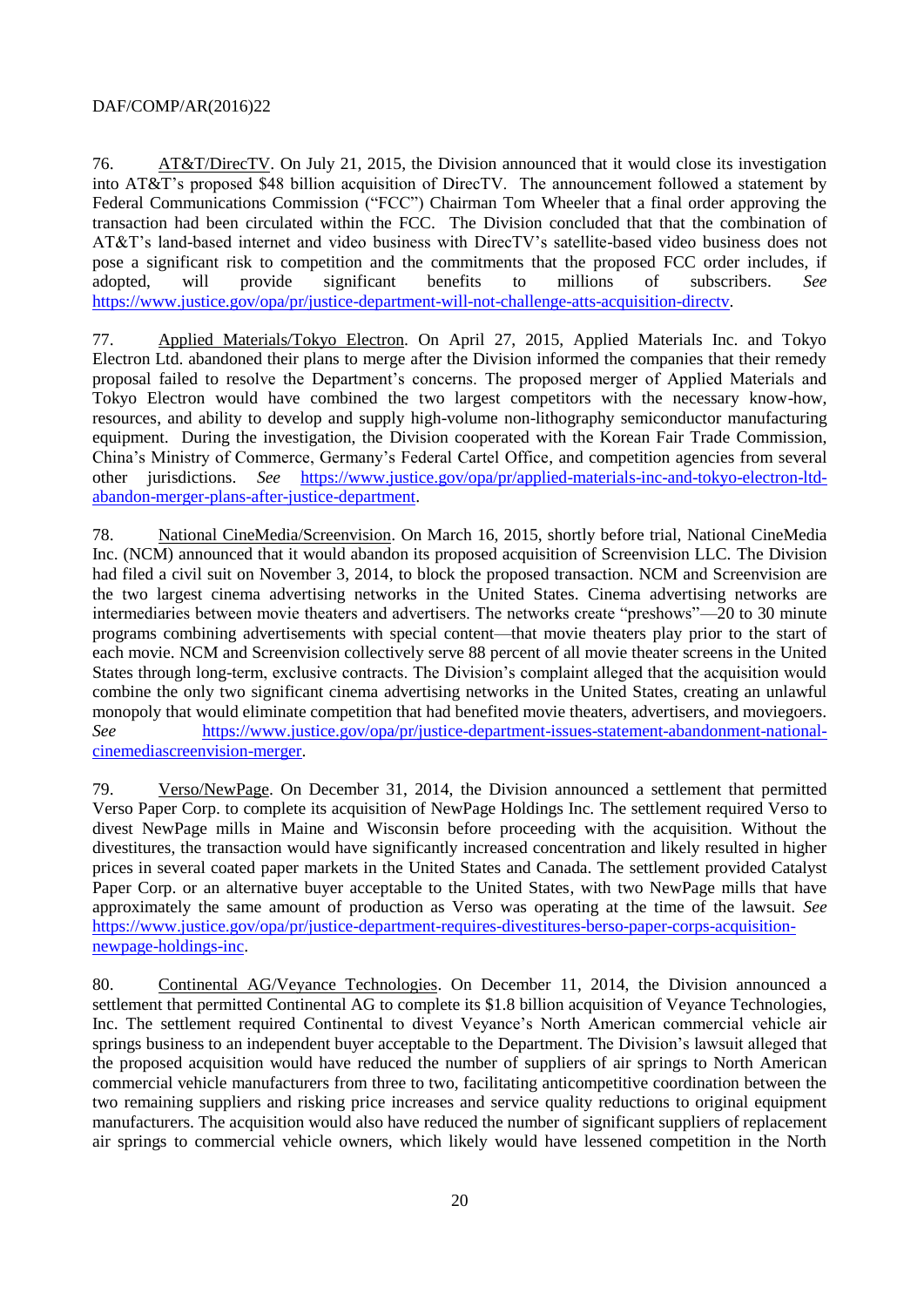American aftermarket for commercial vehicle air springs. The Division worked closely with competition authorities from Canada, Brazil, and Mexico throughout its investigation. *See* [https://www.justice.gov/opa/pr/justice-department-requires-divestiture-commercial-air-springs-business](https://www.justice.gov/opa/pr/justice-department-requires-divestiture-commercial-air-springs-business-connection)[connection.](https://www.justice.gov/opa/pr/justice-department-requires-divestiture-commercial-air-springs-business-connection)

81. Embarcadero/CA Inc. On November 5, 2014, the Division announced that Embarcadero Technologies, Inc. had abandoned its proposed acquisition of CA Inc.'s Erwin data modeling product suite after the Division expressed concerns about the transaction's potential for anticompetitive effects in the market for data modeling software. Embarcadero's ER Studio products and CA's ERwin Data Modeler had been particularly close competitors prior to the proposed acquisition. *See* [https://www.justice.gov/opa/pr/justice-department-requires-divestitures-media-general-inc-acquisition-lin](https://www.justice.gov/opa/pr/justice-department-requires-divestitures-media-general-inc-acquisition-lin-media-llc)[media-llc.](https://www.justice.gov/opa/pr/justice-department-requires-divestitures-media-general-inc-acquisition-lin-media-llc)

## <span id="page-20-0"></span>**5. International antitrust cooperation and outreach**

#### <span id="page-20-1"></span>*5.1 International Antitrust Cooperation Developments*

82. In FY 2015, the Antitrust Agencies continued to play a lead role in promoting cooperation and convergence toward sound competition policies internationally, through building strong bilateral ties with major enforcement partners and participation in multilateral bodies such as the Competition Committee of the Organization for Economic Cooperation and Development ("OECD"), the International Competition Network ("ICN"), the United Nations Conference on Trade and Development ("UNCTAD"), and the Asia-Pacific Economic Cooperation ("APEC").

83. On September 8, 2015, the Agencies announced that they had signed an antitrust cooperation agreement with the Korea Fair Trade Commission. The agreement contains provisions for antitrust enforcement cooperation and coordination, consultations with respect to enforcement actions, and technical cooperation, and is subject to effective confidentiality protections. The agreement also includes mutual acknowledgment of the importance of antitrust cooperation, including information sharing and coordination of enforcement actions. *See* [https://www.ftc.gov/news-events/press-releases/2015/09/federal](https://www.ftc.gov/news-events/press-releases/2015/09/federal-trade-commission-department-justice-sign-antitrust)[trade-commission-department-justice-sign-antitrust.](https://www.ftc.gov/news-events/press-releases/2015/09/federal-trade-commission-department-justice-sign-antitrust)

84. On May 21, 2015, the heads of the Agencies met in Mexico City with their counterparts from Mexico's Federal Commission on Economic Competition and Canada's Competition Bureau to discuss their ongoing work to ensure effective antitrust enforcement cooperation in our increasingly interconnected markets. The discussions covered a wide range of topics, including implementation of Mexico's new competition law, enforcement cooperation among the three countries' antitrust agencies, approaches to innovative and disruptive technologies, and current enforcement priorities. *See* [https://www.justice.gov/opa/pr/officials-us-canada-and-mexico-participate-trilateral-meeting-mexico-city](https://www.justice.gov/opa/pr/officials-us-canada-and-mexico-participate-trilateral-meeting-mexico-city-discuss-antitrust)[discuss-antitrust.](https://www.justice.gov/opa/pr/officials-us-canada-and-mexico-participate-trilateral-meeting-mexico-city-discuss-antitrust)

85. In FY 2015, the Agencies continued to work through the United States government's interagency processes to ensure that competition-related issues that arise in connection with China's Anti-Monopoly Law that implicate broader U.S. policy interests are addressed in a coordinated and effective manner. Over the past year, this work resulted in competition outcomes in the Strategic & Economic Dialogue, aimed at ensuring that China implements its competition law transparently and non-discriminatorily, and in the U.S.-China Joint Commission on Commerce and Trade, focused on independence in decision making, confidentiality, and coherence of AML and intellectual property rules.

86. During FY 2015, the Agencies cooperated on merger reviews, often pursuant to waivers from parties and third parties, with many competition agencies around the world, including those of Australia,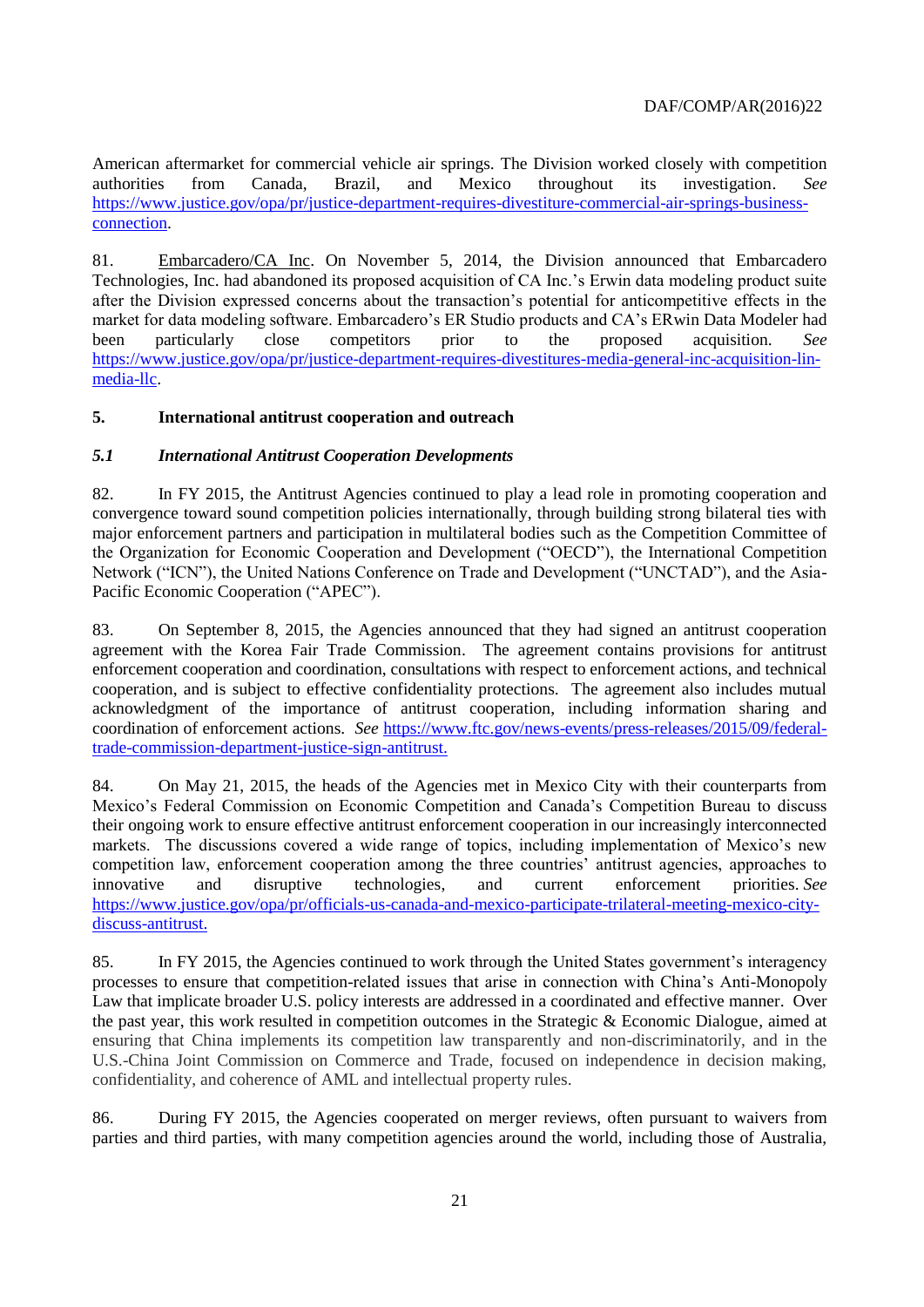Brazil, Canada, China, the European Union, Germany, Japan, Mexico, South Korea, and the United Kingdom. To foster convergence with counterparts, the Agencies also held formal bilateral antitrust consultations with the Japan Fair Trade Commission and the Korea Fair Trade Commission.

87. The FTC cooperated with foreign counterparts on 30 merger and five non-merger investigations with many competition agencies around the world. Investigations on which the FTC cooperated with foreign counterparts included NXP's acquisition of Freescale, in which the FTC worked with antitrust agencies in the European Union, Japan, and Korea, including on the analysis of the proposed transaction and potential remedies, to reach consistent results. *See* [https://www.ftc.gov/news-events/press](https://www.ftc.gov/news-events/press-releases/2015/11/ftc-requires-nxp-semiconductors-nv-divest-rf-power-amplifier)[releases/2015/11/ftc-requires-nxp-semiconductors-nv-divest-rf-power-amplifier.](https://www.ftc.gov/news-events/press-releases/2015/11/ftc-requires-nxp-semiconductors-nv-divest-rf-power-amplifier) Commission staff cooperation with non-U.S. counterparts also included extensive coordination on a number of non-public matters in which the Commission ultimately closed its investigation without taking enforcement action or that resulted in abandonment of the transaction by the parties, some after second requests were issued.

88. In FY 2015, the Division cooperated with international counterparts on many civil non-merger, merger, and cartel investigations. One of the Division's most noteworthy instances of international cooperation was its Applied Materials Inc./Tokyo Electron Ltd. matter (*see* para. 77 above). With waivers from the parties early in the investigation, the Division was able to cooperate with counterparts in Korea, China, Germany, and four other jurisdictions. The Division's cooperation with competition enforcers in other jurisdictions enabled our staffs to work closely together, talking in detail about highly technical aspects of the products at issue, leading to a more comprehensive assessment of the remedy proposals. In total, the Division cooperated with international counterparts in 14 merger investigations in FY 2015*.* The Division also coordinated and cooperated with competition agencies in other jurisdictions in many ongoing international cartel investigations.

89. During FY 2014, the Agencies continued to play leadership roles in the International Competition Network ("ICN") and served as ICN Steering Group Members. At the ICN's annual conference in Sydney, Australia on April 28-May 1, 2015, the ICN adopted new recommended practices for predatory pricing analysis and competition assessment, and approved new work product on international merger enforcement cooperation, confidentiality protections during investigations, digital evidence gathering and leniency policies. *See* [http://www.internationalcompetitionnetwork.org/.](http://www.internationalcompetitionnetwork.org/)

90. During FY 2015, the Division became a co-chair of the ICN Unilateral Conduct Working Group ("UCWG"), together with the United Kingdom's Competition and Markets Authority and the Turkish Competition Authority. As co-chair of the ICN Unilateral Conduct Working Group, the Division has initiated a two-year project for drafting an Analytic Framework chapter for the Work Group Workbook that explores the basic questions an agency must address when formulating its unilateral conduct enforcement policies. Division officials also developed a hypothetical on refusals to deal that was presented to officials from 34 ICN member agencies in the UCWG workshop in Istanbul, Turkey.

91. In FY 2015, the FTC served as co-chair of the ICN's Agency Effectiveness Working Group ("AEWG"), together with the Finnish Competition and Consumer Authority and the Norwegian Competition Authority. The FTC co-led the Investigative Process Project, which resulted in ICN guidance on investigative process to promote fair and informed enforcement. The guidance addresses investigative principles and practices that promote procedural fairness and effective enforcement. *See* [http://www.internationalcompetitionnetwork.org/uploads/library/doc1028.pdf.](http://www.internationalcompetitionnetwork.org/uploads/library/doc1028.pdf)

#### <span id="page-21-0"></span>*5.2 Outreach*

92. In FY 2015, the Agencies continued to engage in technical cooperation on competition law and policy matters with their international counterparts. In FY 2015, the FTC continued its robust technical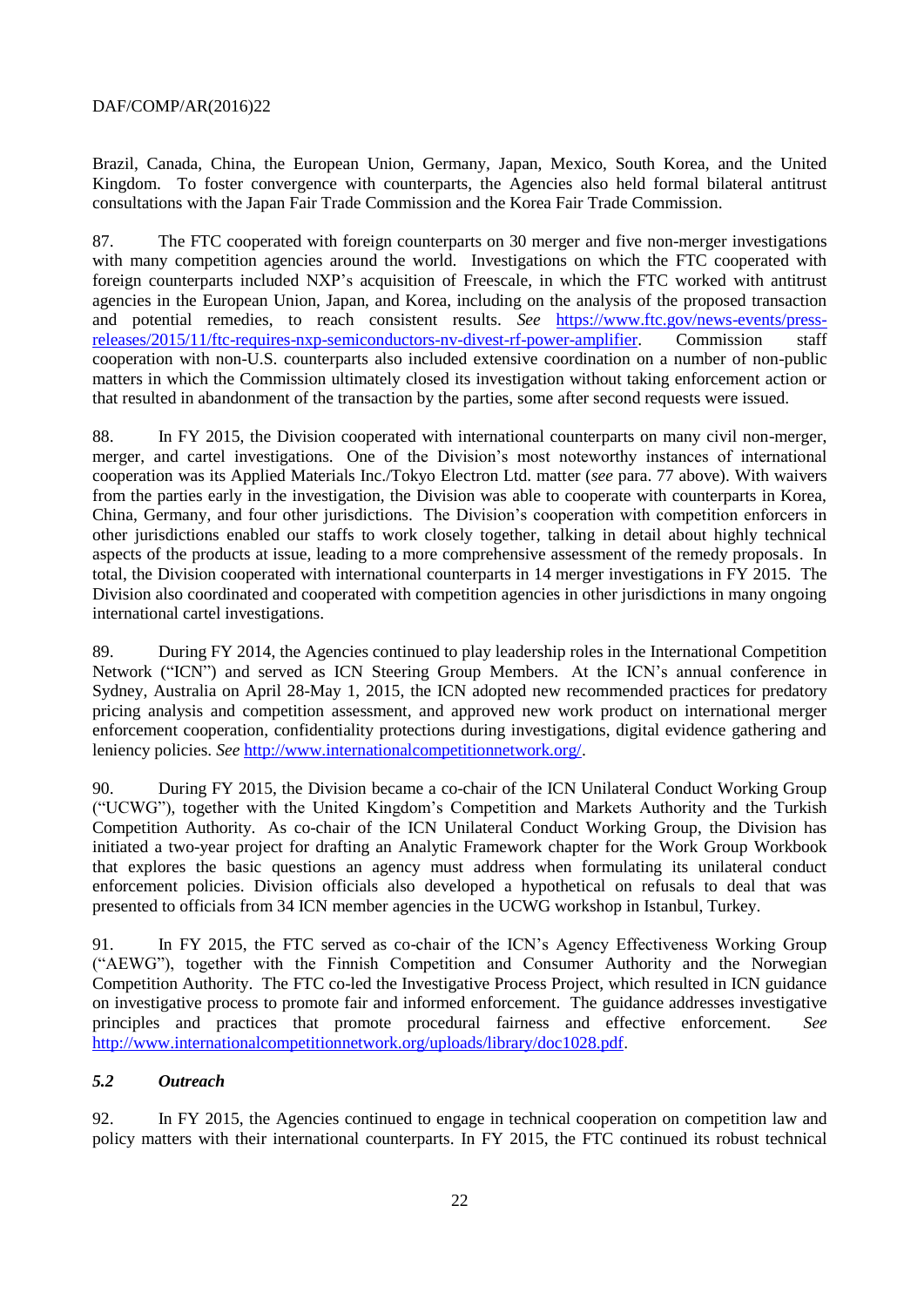assistance program in which it shares the agency's experience with competition and consumer protection agencies around the world, conducting 26 programs in 20 countries, including Brazil, Colombia, Ecuador, Mexico, Pakistan, Tanzania, Ukraine, United Arab Emirates, Vietnam, and Zambia, along with regional programs for Africa, Central America, Southeast Asia, and Southeast Europe.

93. As part of its ongoing effort to build effective relationships, the FTC provides opportunities for staff from foreign agencies to spend several months working directly with FTC staff on investigations through its International Fellows and Interns program. In FY 2015, the FTC hosted international fellows from the European Commission, India, Korea, and the United Kingdom, and also sent an FTC official to the UK Competition and Markets Authority ("CMA"). These assignments provide valuable opportunities for participants to obtain a deeper understanding of their international partners' laws and challenges. This knowledge provides critical support for coordinated enforcement and promotes cooperation and convergence towards sound policy.

94. The Division's technical assistance programs provide support to countries developing competition laws, agencies, and enforcement systems, offering practical advice on a myriad of topics such as merger enforcement, remedies, and leniency programs. In FY 2015 Division attorneys and economists traveled to Colombia, Egypt, Guatemala, Honduras, Hungary, India, Japan, Mexico, New Zealand, Panama, People's Republic of China, Peru, Republic of Korea, South Africa, Zambia. A total of 20 travelers participated in 15 different technical cooperation programs.

95. During the last year, the Division strengthened its Visiting International Enforcers Program. The program fosters a deeper mutual understanding and serves to expand relationships and increase mutual understanding with enforcement partners. This past year, as a part of this program, the Division hosted enforcers from the CMA. And, for the first time, a senior Division manager served as a visiting enforcer with the CMA.

# <span id="page-22-0"></span>**6. Regulatory and Trade Policy Matters**

#### <span id="page-22-1"></span>*6.1 Regulatory Policies*

#### *6.1.1 DOJ Activities: Federal and State Regulatory Matters*

96. On October 26, 2015, in response to a request by the Virginia legislature, the Department and FTC issued a joint statement commenting on Virginia's certificate-of-need laws. Certificate-of-need laws require healthcare providers to obtain a certificate-of-need before providing services in a specific area. The Division and the FTC urged Virginia to repeal its certificate-of-need law because such laws create barriers to entry and expansion of competing services; limit consumer choice; and stifle innovation. *See*  [https://www.justice.gov/atr/case-document/file/788171/download.](https://www.justice.gov/atr/case-document/file/788171/download)

97. On June 24, 2015, The Department updated its views on the FCC's Mobile Spectrum Holdings proceeding, specifically on the rules regarding the 600 MHz incentive auction. In its submission the Department continued to support the FCC's decision to create a significant reserve of spectrum to ensure that wireless earners, other than those that currently hold the majority of low-frequency spectrum, have a meaningful opportunity to acquire the spectrum necessary to foster a competitive wireless market. *See*  [https://www.justice.gov/atr/file/630891/download.](https://www.justice.gov/atr/file/630891/download)

98. On May 6, 2015, the Agencies, in response to a request for public comments, commended the PTO for its continuing efforts to enhance patent quality, and supported efforts to define more clearly the boundaries of a claimed invention. The Agencies reiterated that clearer patent notice can encourage market participants to collaborate, transfer technology, or—in some cases—to design around patents, leading to a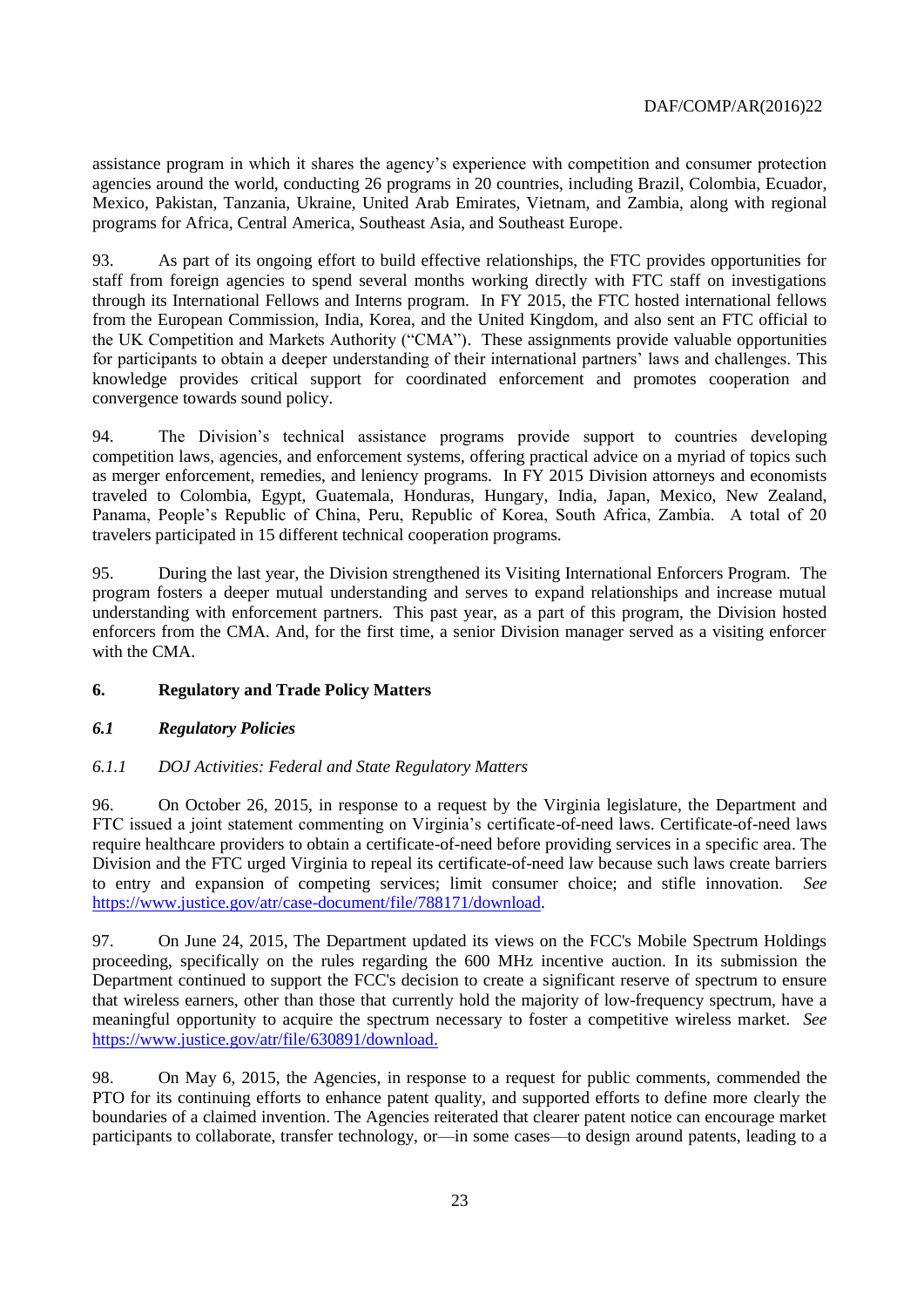more efficient marketplace for intellectual property and the goods and services that practice such rights. *See* [https://www.justice.gov/sites/default/files/atr/legacy/2015/05/07/313716.pdf.](https://www.justice.gov/sites/default/files/atr/legacy/2015/05/07/313716.pdf)

## *6.1.2 FTC Staff Activities: Federal and State Regulatory Matters*

99. Health Care. On June 29, 2015, in response to a request by Minnesota state legislators, FTC staff submitted a comment regarding the possible competitive impact of recently enacted amendments to the Minnesota Government Data Practices Act that would classify health care provider contracts as public data. According to the staff comment, disclosing the negotiated terms of health plan contracts may offer little benefit to health care consumers but could pose a substantial risk of reducing competition in health care markets. For example, the amendments may lead to the disclosure of competitively sensitive price and cost information that could enable health care providers to see what terms health plans are offering their competitors and to use that information against the plans during negotiations. Such disclosure of price and cost information could also enable competing health care providers to agree in advance on terms that they each will offer to health plans, instead of trying to outbid each other by offering better terms to win the contract. These concerns are heightened in Minnesota's health care markets, which already see reduced competition because there are fewer competing providers. *See* [https://www.ftc.gov/system/files/documents/advocacy\\_documents/ftc-staff-comment-regarding](https://www.ftc.gov/system/files/documents/advocacy_documents/ftc-staff-comment-regarding-amendments-minnesota-government-data-practices-act-regarding-health-care/150702minnhealthcare.pdf)[amendments-minnesota-government-data-practices-act-regarding-health-care/150702minnhealthcare.pdf.](https://www.ftc.gov/system/files/documents/advocacy_documents/ftc-staff-comment-regarding-amendments-minnesota-government-data-practices-act-regarding-health-care/150702minnhealthcare.pdf)

100. Health Care. On June 5, 2015, FTC staff submitted a comment to New York state legislators regarding the possible effects of a legislative proposal that would authorize Erie County Medical Center Corporation and Westchester County Health Care Corporation to collaborate with other public and private health care providers and payers. The proposed legislation would provide them and their collaborating entities with broad immunity from liability under federal and state antitrust laws even though this purported immunity would cover the kinds of information sharing and joint contract negotiation that are likely to result in reduced competition and higher prices for consumers. The staff comment states that because procompetitive or competitively benign health care collaborations already are permissible under the antitrust laws, the main effect of this legislation is to immunize conduct that would not generate efficiencies that are greater than consumer harms, and therefore would not pass muster under the antitrust laws. *See* [https://www.ftc.gov/system/files/documents/advocacy\\_documents/ftc-staff-comment-new-york](https://www.ftc.gov/system/files/documents/advocacy_documents/ftc-staff-comment-new-york-state-senator-ranzenhofer-new-york-state-assemblyman-abinanti-concerning/150605nypublichealthletter.pdf)[state-senator-ranzenhofer-new-york-state-assemblyman-abinanti](https://www.ftc.gov/system/files/documents/advocacy_documents/ftc-staff-comment-new-york-state-senator-ranzenhofer-new-york-state-assemblyman-abinanti-concerning/150605nypublichealthletter.pdf)[concerning/150605nypublichealthletter.pdf.](https://www.ftc.gov/system/files/documents/advocacy_documents/ftc-staff-comment-new-york-state-senator-ranzenhofer-new-york-state-assemblyman-abinanti-concerning/150605nypublichealthletter.pdf)

101. Health Care. On May 18, 2015, in response to a request by an Oregon state legislator, FTC staff submitted a comment expressing concern that a broad antitrust exemption proposed in Oregon Senate Bill 231A for health care collaborations was unnecessary because antitrust law already permits such efforts that benefit consumers. While staff commended the underlying goal of the bill – to study and improve the delivery of primary care services to Oregon health care consumers, and to promote new collaborations among Oregon health care providers, payers, and other industry participants – the letter maintained that the broad purported antitrust exemption was based on misunderstandings about application of the antitrust laws to such endeavors. FTC staff noted that the proposed Bill is likely to lead to increased health care costs and decreased access to health care services for Oregon consumers. *See* [https://www.ftc.gov/system/files/documents/advocacy\\_documents/ftc-staff-comment-regarding-oregon](https://www.ftc.gov/system/files/documents/advocacy_documents/ftc-staff-comment-regarding-oregon-senate-bill-231a-which-includes-language-intended-provide-federal/150519oregonstaffletter.pdf)[senate-bill-231a-which-includes-language-intended-provide-federal/150519oregonstaffletter.pdf.](https://www.ftc.gov/system/files/documents/advocacy_documents/ftc-staff-comment-regarding-oregon-senate-bill-231a-which-includes-language-intended-provide-federal/150519oregonstaffletter.pdf)

102. Automobiles. On May 7, 2015, in response to a request from a Michigan state legislator, FTC staff submitted a comment on the possible competitive effects of legislation that would permit manufacturers of a category of vehicles, "autocycles," to choose whether to sell directly to consumers, through dealers, or through some combination of the two. The staff comment states that the bill is likely to promote competition and benefit consumers by opening this category of motor vehicles to competition in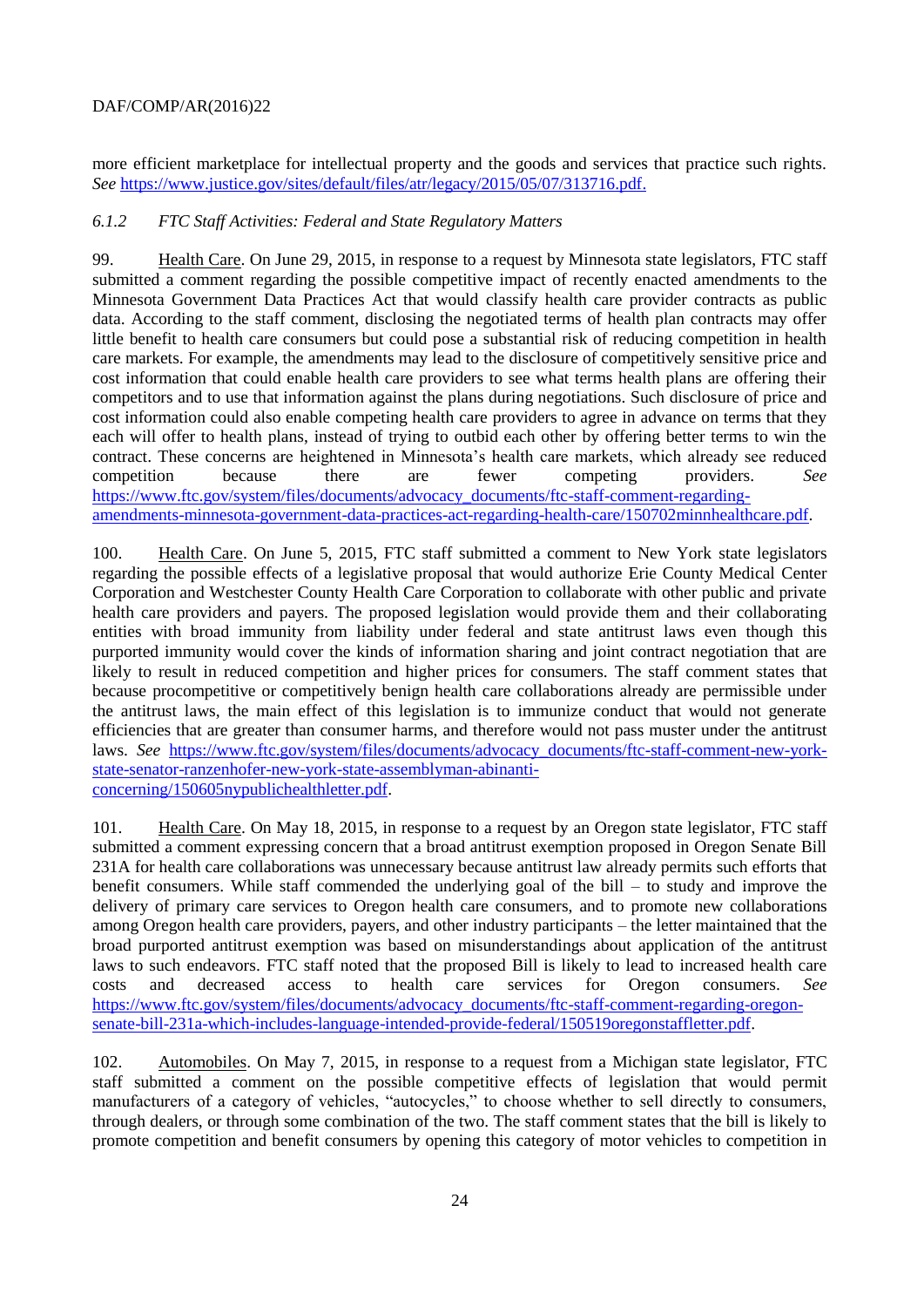methods of distribution. However, in the staff's view, the bill "does not go far enough," and would "largely perpetuate the current law's protectionism for independent franchised dealers, to the detriment of Michigan car buyers." The comment urges Michigan lawmakers to consider repealing the ban on direct-to-consumer sale of motor vehicles by auto manufacturers, and instead permit manufacturers and consumers to reengage the normal competitive process that prevails in most other industries. *See* [https://www.ftc.gov/system/files/documents/advocacy\\_documents/ftc-staff-comment-regarding-michigan](https://www.ftc.gov/system/files/documents/advocacy_documents/ftc-staff-comment-regarding-michigan-senate-bill-268-which-would-create-limited-exception-current/150511michiganautocycle.pdf)[senate-bill-268-which-would-create-limited-exception-current/150511michiganautocycle.pdf.](https://www.ftc.gov/system/files/documents/advocacy_documents/ftc-staff-comment-regarding-michigan-senate-bill-268-which-would-create-limited-exception-current/150511michiganautocycle.pdf)

103. Patents. On May 6, 2015, the Antitrust Agencies jointly submitted comments to the United States Patent and Trademark Office ("PTO") in response to the PTO's comprehensive initiative to increase the quality of granted patents. The PTO initiative focuses on excellence in work products, measuring patent quality, and customer service. The comments commend the PTO for its continuing efforts to enhance patent quality, and support efforts to give clearer notice of the boundaries of claimed inventions. Clearer patent notice can encourage market participants to collaborate, transfer technology, or design around patents, thus leading to a more efficient marketplace for intellectual property and the goods and services that practice such rights. *See* [https://www.ftc.gov/system/files/documents/advocacy\\_documents/comment](https://www.ftc.gov/system/files/documents/advocacy_documents/comment-united-states-federal-trade-commission-united-states-department-justice-united-states/150507ptocomment.pdf)[united-states-federal-trade-commission-united-states-department-justice-united](https://www.ftc.gov/system/files/documents/advocacy_documents/comment-united-states-federal-trade-commission-united-states-department-justice-united-states/150507ptocomment.pdf)[states/150507ptocomment.pdf.](https://www.ftc.gov/system/files/documents/advocacy_documents/comment-united-states-federal-trade-commission-united-states-department-justice-united-states/150507ptocomment.pdf)

104. Dentistry. On November 21, 2014, FTC staff submitted a comment to the Commission on Dental Accreditation ("CODA") in response to CODA's request for public comments on the 2014 version of its proposed accreditation standards for dental therapy education programs. The comment urged CODA to finalize and adopt accreditation standards, which likely will benefit consumers. In a previous comment to CODA in December 2013, FTC staff commended CODA's then-proposed standards as an important first step in encouraging the development of a nationwide dental therapy profession, and recommended revisions to portions of the standards that may have limited competition for dental services. Now that many of those concerns had been addressed, the FTC staff comment urged CODA "to finalize and adopt proposed standards without unnecessary delay, so that the development of this emerging service model can proceed, and consumers can reap the likely benefits of increased competition." *See* [https://www.ftc.gov/system/files/documents/advocacy\\_documents/ftc-staff-comment-commission-dental](https://www.ftc.gov/system/files/documents/advocacy_documents/ftc-staff-comment-commission-dental-accreditation-concerning-proposed-accreditation-standards-dental/141201codacomment.pdf)[accreditation-concerning-proposed-accreditation-standards-dental/141201codacomment.pdf.](https://www.ftc.gov/system/files/documents/advocacy_documents/ftc-staff-comment-commission-dental-accreditation-concerning-proposed-accreditation-standards-dental/141201codacomment.pdf)

105. Dentistry. On October 6, 2014, FTC staff, in response to a notice requesting public comments, filed a comment urging the Texas State Board of Dental Examiners to reject two proposed rules that would impose new restrictions on the ability of Texas dentists to enter into contracts with non-dentists, such as dental service organizations, for the provision of nonclinical, administrative services. The comment explained that such restrictions may reduce competition, likely resulting in higher prices and reduced access to dental services, especially for underserved populations. *See* [https://www.ftc.gov/system/files/documents/advocacy\\_documents/ftc-staff-comment-texas-state-board](https://www.ftc.gov/system/files/documents/advocacy_documents/ftc-staff-comment-texas-state-board-dental-examiners/141006tsbdecomment1.pdf)[dental-examiners/141006tsbdecomment1.pdf.](https://www.ftc.gov/system/files/documents/advocacy_documents/ftc-staff-comment-texas-state-board-dental-examiners/141006tsbdecomment1.pdf)

# <span id="page-24-0"></span>*6.2 DOJ and FTC Trade Policy Activities*

106. The Agencies are involved in interagency discussions and decision-making with respect to the formulation and implementation of U.S. international trade and investment policy as concerns competition policy. The Division participates in interagency trade policy discussions chaired by the Office of the U.S. Trade Representative, and provide antitrust and other legal advice to U.S. trade agencies. In addition, the Division works with other Department components (including the Civil, Criminal, and Environmental and Natural Resources Divisions) on international trade and investment issues that affect those components or the Department as a whole. The FTC participates in certain interagency trade policy discussions that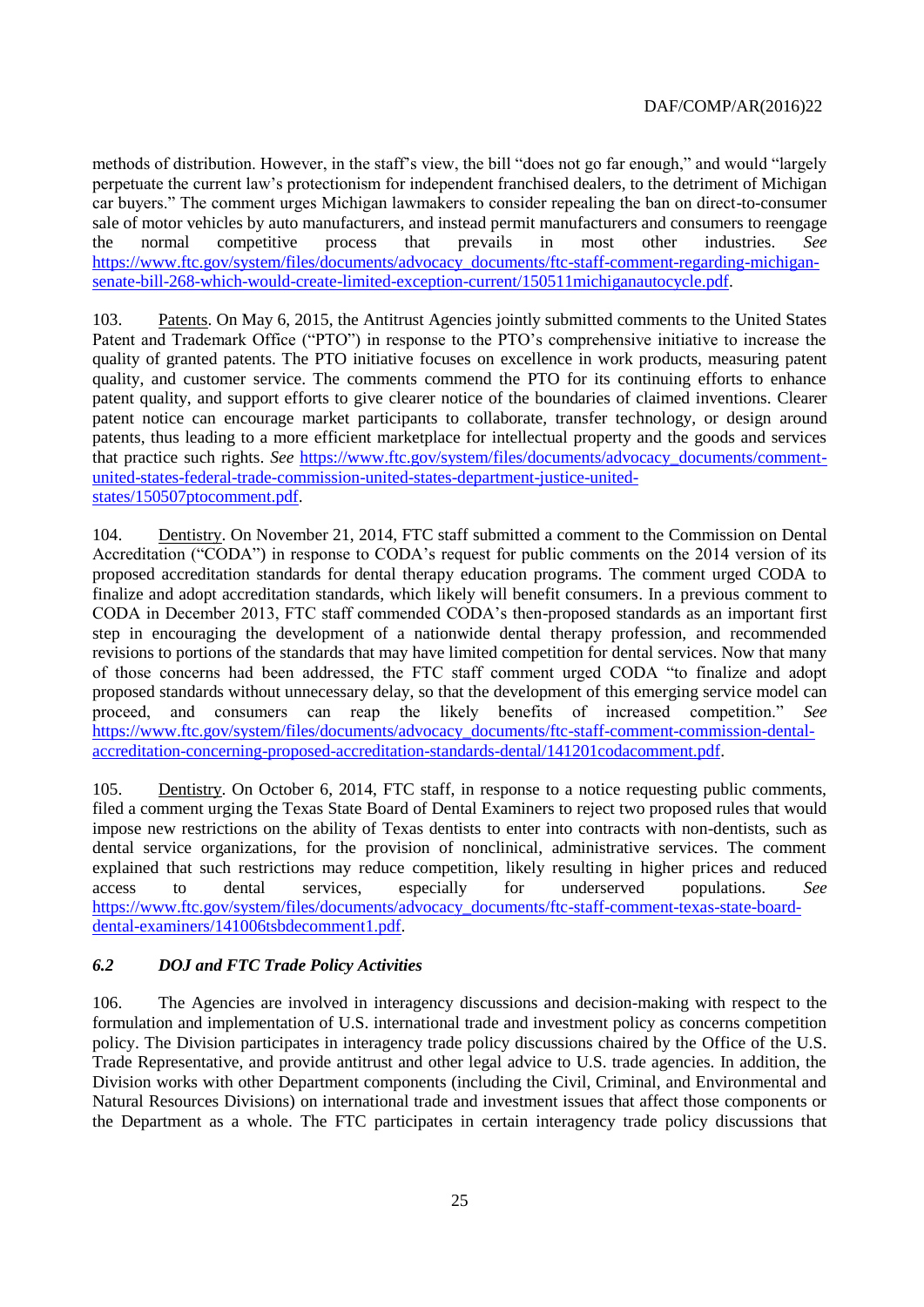involve competition policy issues, and also coordinates on consumer protection aspects of trade policy with a number of U.S. government agencies.

107. The Agencies also participate in negotiations and working groups related to regional and bilateral trade agreements. The FTC and the DOJ participate in competition policy discussions and negotiations associated with the completed Trans-Pacific Partnership ("TPP") and the on-going Transatlantic Trade and Investment Partnership ("TTIP").

# <span id="page-25-0"></span>**7. New Studies Related to Antitrust Policy**

#### <span id="page-25-1"></span>*7.1 Joint DOJ/FTC Conferences and Reports*

108. Workshop Examining Health Care Competition. On February 24-25, 2015, the FTC and DOJ held the second in a series of public workshops, "Examining Health Care Competition," to study developments related to health care provider organization and payment models that may affect competition in the provision of health care services. The workshop consisted of presentations and roundtable discussions that focused on early observations regarding "accountable care organizations" alternatives to traditional fee-for-service payment models; trends in provider consolidation; trends in provider network and benefit design strategies, as well as contracting practices and regulatory activity that may enhance or undermine these strategies; and early observations regarding health insurance exchanges. Workshop participants considered theoretical and empirical developments in the economic understanding of these practices, discussed developments in the relevant case law, and assessed the implications for the proper treatment of these practices under the antitrust laws. *See* [https://www.ftc.gov/news-events/events](https://www.ftc.gov/news-events/events-calendar/2015/02/examining-health-care-competition)[calendar/2015/02/examining-health-care-competition.](https://www.ftc.gov/news-events/events-calendar/2015/02/examining-health-care-competition)

# <span id="page-25-2"></span>*7.2 FTC Conferences, Reports, and Economic Working Papers*

# *7.2.1 Conferences and Workshops*

109. Sharing Economy Workshop. On June 9, 2015, the FTC held a workshop to explore issues relating to emerging internet peer-to-peer platforms—often called the "sharing" economy—and the economic activity these platforms facilitate. The workshop examined competition, consumer protection, and economic issues arising in the sharing economy to promote more informed analysis of its competitive dynamics as well as benefits and risks to consumers. The workshop considered if, and the extent to which, existing regulatory frameworks can be responsive to sharing economy business models while maintaining appropriate consumer protections. It also examined how various regulatory choices may affect competition and consumers. *See* [https://www.ftc.gov/news-events/events-calendar/2015/06/sharing-economy-issues](https://www.ftc.gov/news-events/events-calendar/2015/06/sharing-economy-issues-facing-platforms-participants-regulators)[facing-platforms-participants-regulators.](https://www.ftc.gov/news-events/events-calendar/2015/06/sharing-economy-issues-facing-platforms-participants-regulators)

110. 100th Anniversary Symposium. On November 7, 2014, the FTC held a symposium on the FTC's unique "toolkit" comprised of enforcement and remedies, research, advocacy, and guidance in honor of its 100th anniversary. *See* [https://www.ftc.gov/news-events/events-calendar/2014/11/100th-anniversary](https://www.ftc.gov/news-events/events-calendar/2014/11/100th-anniversary-symposium)[symposium.](https://www.ftc.gov/news-events/events-calendar/2014/11/100th-anniversary-symposium) 

111. Seventh Annual Microeconomics Conference. On October 16-17, 2014, the FTC held its seventh annual conference on microeconomics, bringing together researchers from academia, government agencies, and other organizations to discuss economic issues in antitrust and consumer protection. *See* [https://www.ftc.gov/news-events/events-calendar/2014/10/seventh-annual-federal-trade-commission](https://www.ftc.gov/news-events/events-calendar/2014/10/seventh-annual-federal-trade-commission-microeconomics)[microeconomics.](https://www.ftc.gov/news-events/events-calendar/2014/10/seventh-annual-federal-trade-commission-microeconomics)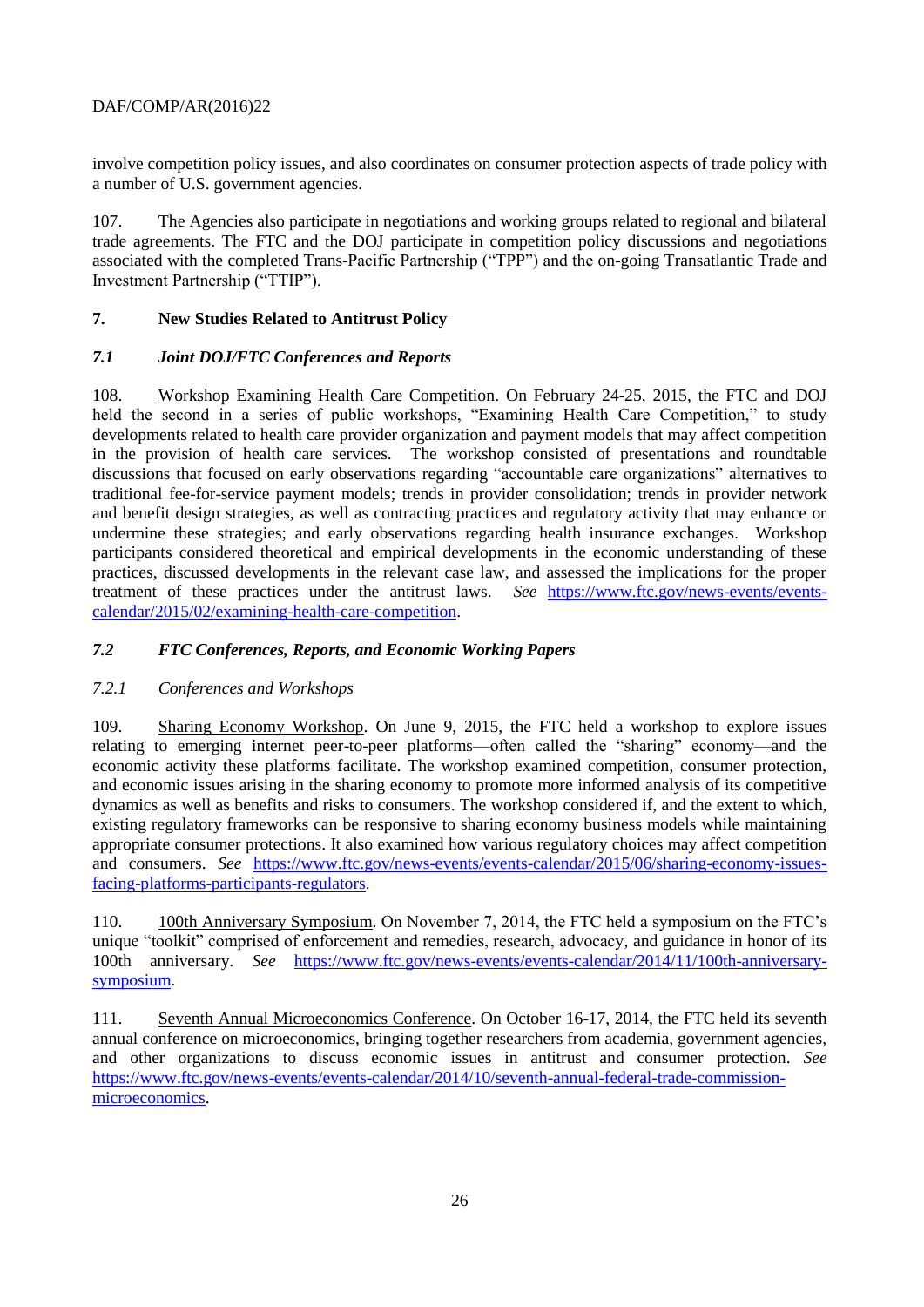# *7.2.2 Reports*

112. Pet Medications. On May 27, 2015, the FTC released a report on the pet medications industry that noted fast growth and a changing landscape of suppliers, with veterinarians seeing increased competition from non-traditional sellers, and consumers finding more ways to buy medications for their pets. The report made recommendations for ways to make the pet medications market even more competitive. *See* [https://www.ftc.gov/system/files/documents/reports/competition-pet-medications](https://www.ftc.gov/system/files/documents/reports/competition-pet-medications-industry-prescription-portability-distribution-practices/150526-pet-meds-report.pdf)[industry-prescription-portability-distribution-practices/150526-pet-meds-report.pdf.](https://www.ftc.gov/system/files/documents/reports/competition-pet-medications-industry-prescription-portability-distribution-practices/150526-pet-meds-report.pdf)

113. Patent Settlements. On December 22, 2014, the FTC released a report on patent settlements that concluded in FY 2013, companies filed a total of 145 final patent dispute settlements, of which 29 created potential "pay-for-delay" agreements between branded and generic drug companies. *See* [https://www.ftc.gov/system/files/documents/reports/agreements-filled-federal-trade-commission-under](https://www.ftc.gov/system/files/documents/reports/agreements-filled-federal-trade-commission-under-medicare-prescription-drug-improvement/141222mmafy13rpt-1.pdf)[medicare-prescription-drug-improvement/141222mmafy13rpt-1.pdf.](https://www.ftc.gov/system/files/documents/reports/agreements-filled-federal-trade-commission-under-medicare-prescription-drug-improvement/141222mmafy13rpt-1.pdf)

114. Ethanol. On December 5, 2014, the FTC released a report that concluded the market for fuel ethanol in the United States is unconcentrated, and the industry is less concentrated today than it was ten years ago. *See* [https://www.ftc.gov/system/files/documents/reports/report-congress-ethanol-market](https://www.ftc.gov/system/files/documents/reports/report-congress-ethanol-market-concentration/2014ethanolreport.pdf)[concentration/2014ethanolreport.pdf.](https://www.ftc.gov/system/files/documents/reports/report-congress-ethanol-market-concentration/2014ethanolreport.pdf)

#### *7.2.3 Bureau of Economics Working Papers*

115. The FTC's Bureau of Economics issued the following working papers during FY 2015. The papers are *available at* [https://www.ftc.gov/policy/reports/policy-reports/economics-research/working](https://www.ftc.gov/policy/reports/policy-reports/economics-research/working-papers)[papers.](https://www.ftc.gov/policy/reports/policy-reports/economics-research/working-papers)

- Christopher Garmon, The Accuracy of Hospital Merger Screening Methods, August 2015
- Patrick McAlvanah, Keith Anderson, Robert Letzler, and Jack Mountjoy, Fraudulent Advertising Susceptibility: An Experimental Approach, April 2015
- Louis Silvia and Christopher T. Taylor, Tax Pass-Through in Gasoline and Diesel Fuel: The 2003 Washington State Nickel Funding Package Increase, October 2014

# <span id="page-26-0"></span>*7.3 DOJ Economic Working Papers*

#### *7.3.1. DOJ Economic Analysis Group Discussion Papers*

116. The DOJ Economic Analysis Group issued the following paper during FY 2015. The papers are *available at* [www.usdoj.gov/atr/public/eag/discussion\\_papers.htm.](http://www.usdoj.gov/atr/public/eag/discussion_papers.htm)

 Joseph Uri Podwol, Sequential English Auctions: A Theory of Opening-bid Fishing, EAG 15-1, March 2015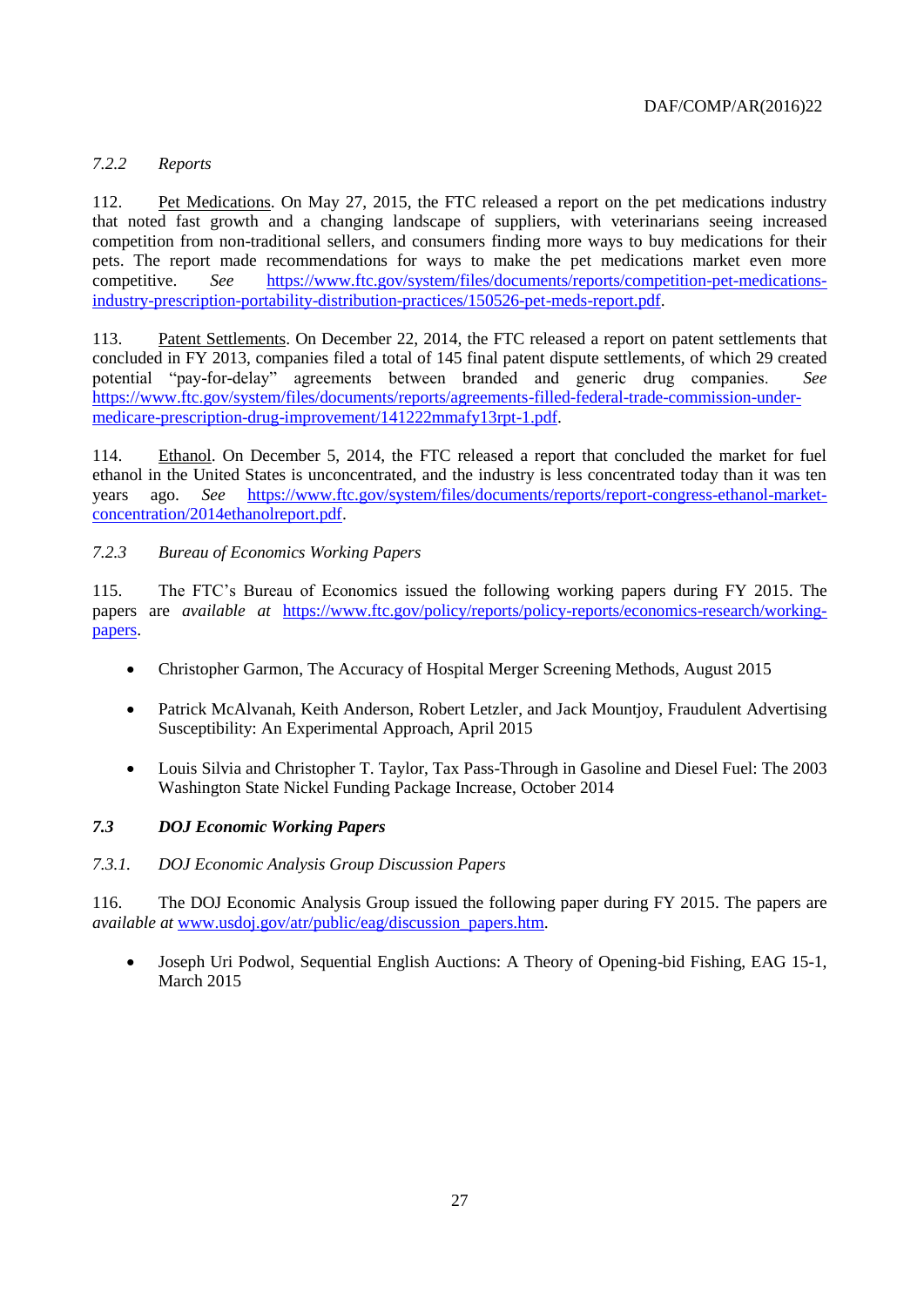l

#### <span id="page-27-0"></span>**APPENDICES**

#### **Department of Justice: Fiscal Year 2015 FTE** 2 **and Resources by Enforcement Activity**

|                             | <b>FTE</b> | Amount (\$ in thousands) |
|-----------------------------|------------|--------------------------|
| <b>Criminal Enforcement</b> | 160        | \$64.898                 |
| Civil Enforcement           | 478        | \$97.348                 |
| Total                       | 638        | \$162,246                |

#### **Federal Trade Commission: Fiscal Year 2015 Competition Mission: FTE and Dollars by Program, Bureau & Office**

|                                               | <b>FTE</b> | Amount (\$ in thousands) |
|-----------------------------------------------|------------|--------------------------|
| <b>Total Promoting Competition Mission</b>    |            |                          |
| <b>Bureau of Competition</b>                  | 277.5      | 52,518.7                 |
| <b>Bureau of Economics</b>                    | 74.0       | 12,546.8                 |
| <b>Regional Offices</b>                       | 18.4       | 3,253.0                  |
| <b>Mission Support</b>                        | 132.0      | 51,257.0                 |
| <b>Premerger Notification</b>                 |            |                          |
| <b>Bureau of Competition</b>                  | 27.5       | 4,508.1                  |
| <b>Bureau of Economics</b>                    | 0.0        | 0.0                      |
| <b>Regional Offices</b>                       | 0.4        | 67.8                     |
| <b>Merger &amp; Joint Venture Enforcement</b> |            |                          |
| <b>Bureau of Competition</b>                  | 139.0      | 28,364.0                 |
| <b>Bureau of Economics</b>                    | 42.8       | 7,063.7                  |
| <b>Regional Offices</b>                       | 12.0       | 2,142.8                  |
| <b>Merger &amp; Joint Venture Compliance</b>  |            |                          |
| <b>Bureau of Competition</b>                  | 4.4        | 723.5                    |
| <b>Bureau of Economics</b>                    | 1.5        | 249.5                    |
| <b>Regional Offices</b>                       | ---        | ---                      |
| <b>Nonmerger Enforcement</b>                  |            |                          |
| <b>Bureau of Competition</b>                  | 89.8       | 17,191.3                 |
| <b>Bureau of Economics</b>                    | 14.7       | 2,656.7                  |
| <b>Regional Offices</b>                       | 5.2        | 872.4                    |

 $2$  An "FTE" or "full time equivalent" amounts to one employee working full time for a full year. Because the number of employees fluctuates throughout the year through hiring, attrition, and varying schedules, an agency typically has more employees than FTEs (e.g., two employees working 20 hours per week for one full year equals one FTE).